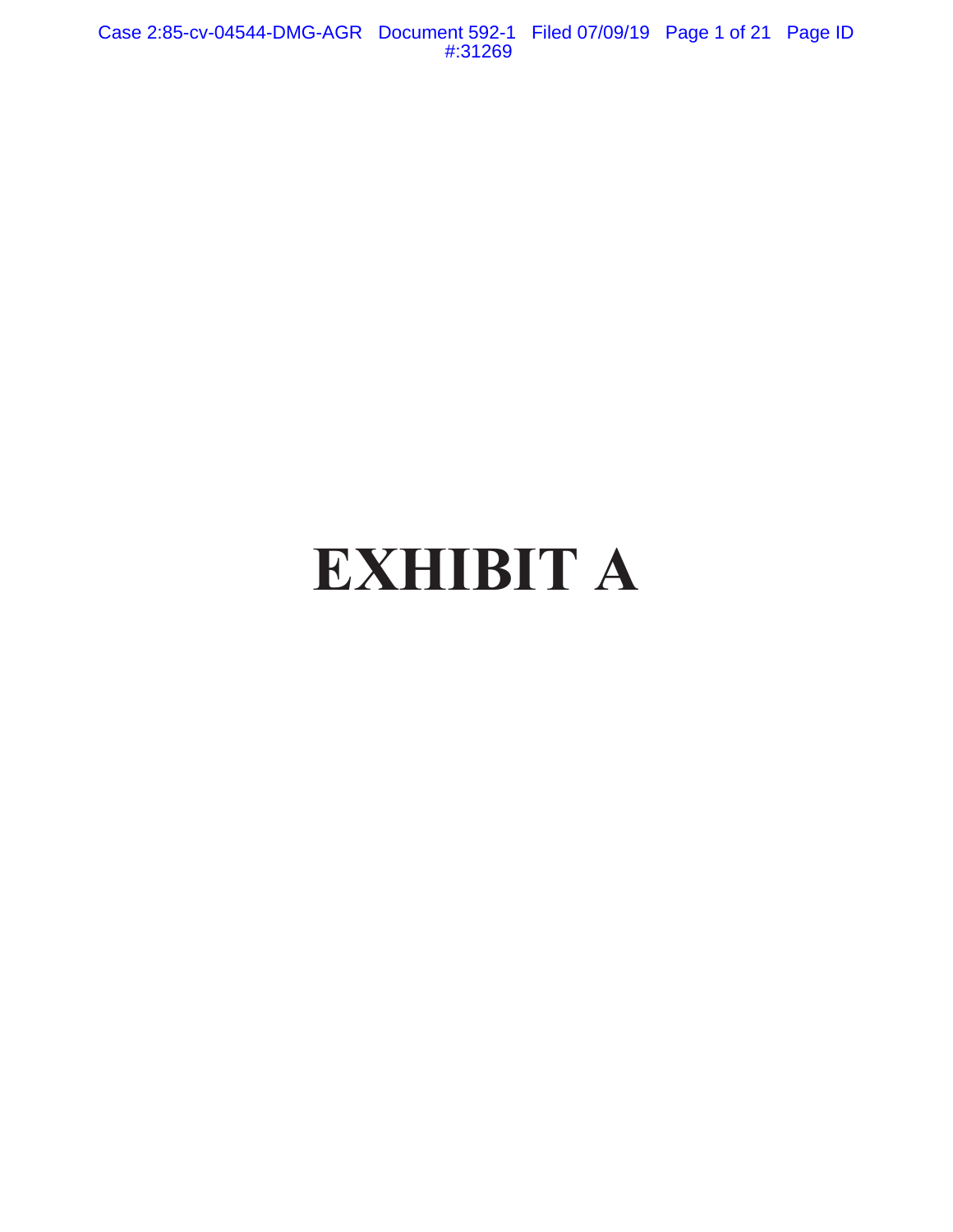|                                                                   | Case 2:85-cv-04544-DMG-AGR Document 592-1 Filed 07/09/19 Page 2 of 21 Page ID                                                                                                                                                                                                                                                                                                                                                                                                                                                  | #:31270 |                                                                                   |                                                  |  |
|-------------------------------------------------------------------|--------------------------------------------------------------------------------------------------------------------------------------------------------------------------------------------------------------------------------------------------------------------------------------------------------------------------------------------------------------------------------------------------------------------------------------------------------------------------------------------------------------------------------|---------|-----------------------------------------------------------------------------------|--------------------------------------------------|--|
| $\mathbf{1}$<br>$\overline{2}$<br>3<br>4<br>5<br>6<br>7<br>8<br>9 | <b>XAVIER BECERRA</b><br>Attorney General of California<br>MICHAEL NEWMAN<br>Senior Assistant Attorney General<br><b>SARAH E. BELTON</b><br>Supervising Deputy Attorney General<br>VILMA PALMA-SOLANA (SBN 267992)<br>REBEKAH A. FRETZ (SBN 300478)<br>Deputy Attorneys General<br>300 South Spring Street, Suite 1702<br>Los Angeles, CA 90013<br>Telephone: (213) 269-6401<br>Fax: (213) 897-5926<br>E-mail: Rebekah.Fretz@doj.ca.gov<br>Attorneys for Amicus Curiae the State of California<br>UNITED STATES DISTRICT COURT |         |                                                                                   |                                                  |  |
| 10                                                                | <b>CENTRAL DISTRICT OF CALIFORNIA</b>                                                                                                                                                                                                                                                                                                                                                                                                                                                                                          |         |                                                                                   |                                                  |  |
| 11                                                                |                                                                                                                                                                                                                                                                                                                                                                                                                                                                                                                                |         |                                                                                   |                                                  |  |
| 12                                                                |                                                                                                                                                                                                                                                                                                                                                                                                                                                                                                                                |         |                                                                                   |                                                  |  |
| 13                                                                |                                                                                                                                                                                                                                                                                                                                                                                                                                                                                                                                |         |                                                                                   |                                                  |  |
| 14                                                                | JENNY LISETTE FLORES, et al.,                                                                                                                                                                                                                                                                                                                                                                                                                                                                                                  |         | Case No. 2:85-cv-4544-DMG                                                         |                                                  |  |
| 15                                                                | Plaintiffs,                                                                                                                                                                                                                                                                                                                                                                                                                                                                                                                    |         | <b>[PROPOSED] BRIEF OF THE<br/>STATES OF CALIFORNIA,</b><br><b>MASSACHUSETTS,</b> |                                                  |  |
| 16                                                                | $\mathbf{v}$ .                                                                                                                                                                                                                                                                                                                                                                                                                                                                                                                 |         |                                                                                   | <u> DNNECTICUT, DELAWARE,</u><br>CT OF COLUMBIA, |  |
| 17                                                                | WILLIAM P. BARR, Attorney General<br>of the United States, et al.,                                                                                                                                                                                                                                                                                                                                                                                                                                                             |         | HAWAII, ILLINOIS, MARYLAND,<br>MICHIGAN, MINNESOTA, NEW                           |                                                  |  |
| 18<br>19                                                          | Defendants.                                                                                                                                                                                                                                                                                                                                                                                                                                                                                                                    |         | <b>JERSEY, NEW MEXICO, NEW</b><br>YORK, NORTH CAROLINA,                           |                                                  |  |
| 20                                                                |                                                                                                                                                                                                                                                                                                                                                                                                                                                                                                                                |         | <b>OREGON, PENNSYLVANIA,</b><br>RHODE ISLAND, VERMONT,                            |                                                  |  |
| 21                                                                |                                                                                                                                                                                                                                                                                                                                                                                                                                                                                                                                |         | VIRGINIA, AND WASHINGTON<br><b>AS AMICI CURIAE IN SUPPORT</b>                     |                                                  |  |
| 22                                                                |                                                                                                                                                                                                                                                                                                                                                                                                                                                                                                                                |         | <b>OF PLAINTIFFS' APPLICATION</b><br><b>FOR TEMPORARY</b>                         |                                                  |  |
| 23                                                                |                                                                                                                                                                                                                                                                                                                                                                                                                                                                                                                                |         | <b>RESTRAINING ORDER</b>                                                          |                                                  |  |
| 24                                                                |                                                                                                                                                                                                                                                                                                                                                                                                                                                                                                                                |         |                                                                                   |                                                  |  |
| 25                                                                |                                                                                                                                                                                                                                                                                                                                                                                                                                                                                                                                |         |                                                                                   |                                                  |  |
| 26                                                                |                                                                                                                                                                                                                                                                                                                                                                                                                                                                                                                                |         |                                                                                   |                                                  |  |
| 27                                                                |                                                                                                                                                                                                                                                                                                                                                                                                                                                                                                                                |         |                                                                                   |                                                  |  |
| 28                                                                |                                                                                                                                                                                                                                                                                                                                                                                                                                                                                                                                |         |                                                                                   |                                                  |  |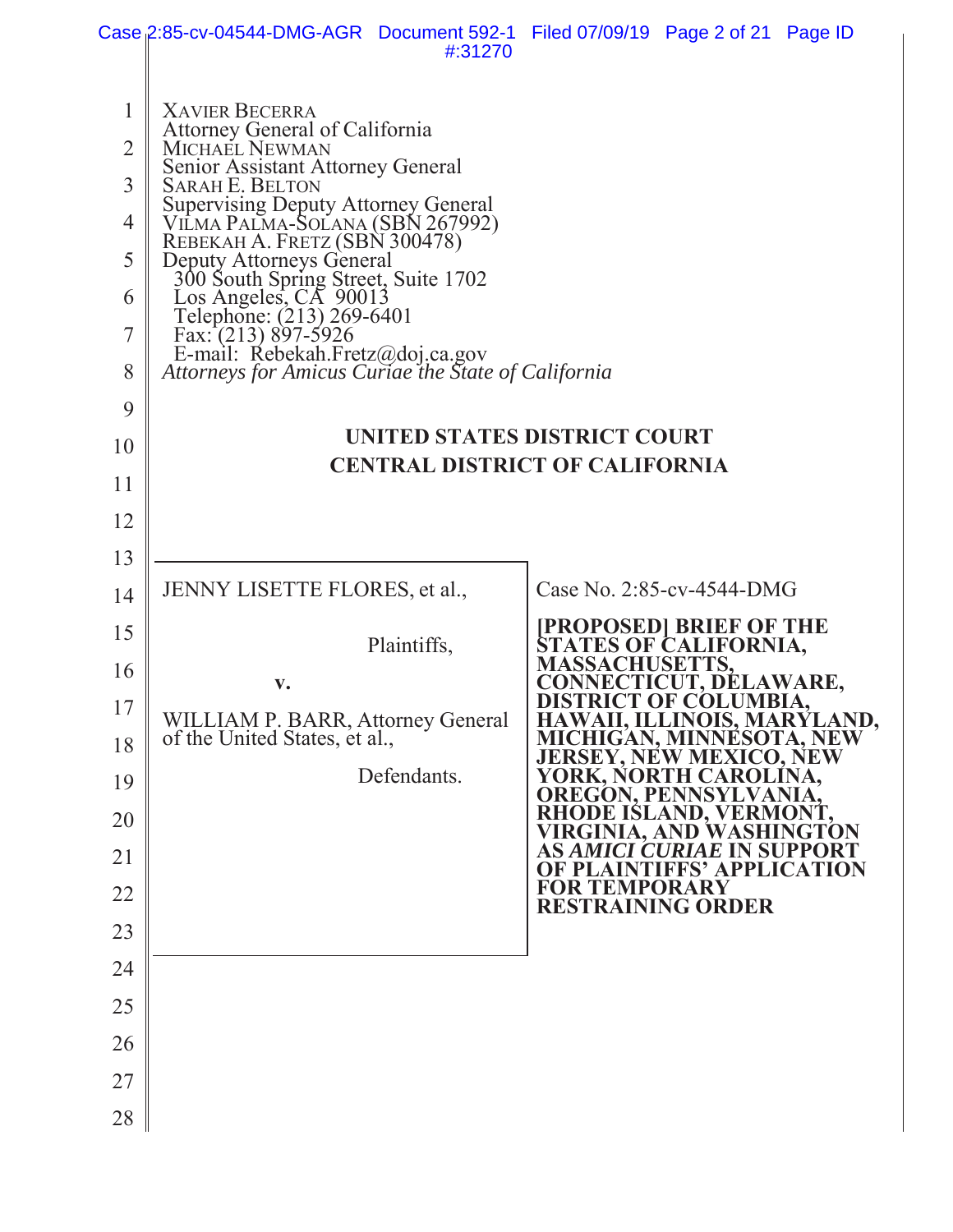|                |             |           | Case 2:85-cv-04544-DMG-AGR Document 592-1 Filed 07/09/19 Page 3 of 21 Page ID<br>#:31271                    |                          |      |
|----------------|-------------|-----------|-------------------------------------------------------------------------------------------------------------|--------------------------|------|
|                |             |           |                                                                                                             |                          |      |
| 1              |             |           |                                                                                                             | <b>TABLE OF CONTENTS</b> |      |
| $\overline{2}$ |             |           |                                                                                                             |                          | Page |
| $\overline{3}$ |             |           |                                                                                                             |                          |      |
| $\overline{4}$ |             |           |                                                                                                             |                          |      |
| 5              | ARGUMENT.   |           |                                                                                                             |                          |      |
| 6              | Ι.          |           | THE FEDERAL GOVERNMENT'S ACTIONS VIOLATE                                                                    |                          |      |
| 7              |             |           | THE FLORES SETTLEMENT AGREEMENT BY REESTABLISHING THE INTOLERABLE PRE-FLORES                                |                          |      |
| 8              |             | A.        | The Flores Settlement Agreement's Requirements Are<br>Designed to Ensure Humane Treatment of Children in    |                          |      |
| 9              |             |           |                                                                                                             |                          |      |
| 10             |             | B.        | CBP is Holding Children in Terrible Conditions in<br>Violation of the <i>Flores</i> Settlement Agreement. 4 |                          |      |
| 11             | II.         |           | THE FEDERAL GOVERNMENT'S CONTRAVENTION OF                                                                   |                          |      |
| 12             |             |           | THE FLORES SETTLEMENT AGREEMENT IMPLICATES                                                                  |                          |      |
| 13             | Ш.          |           | IMMEDIATE INJUNCTIVE RELIEF IS NECESSARY TO<br>PREVENT FURTHER HARM TO CHILDREN 10                          |                          |      |
| 14             |             | A.        |                                                                                                             |                          |      |
| 15             |             | <b>B.</b> | Amici States Must Address the Harm these Children                                                           |                          |      |
| 16             |             |           | Experience in Federal Custody Upon Their Release to our                                                     |                          |      |
| 17             | CONCLUSION. |           |                                                                                                             |                          | 14   |
| 18             |             |           |                                                                                                             |                          |      |
| 19             |             |           |                                                                                                             |                          |      |
| 20             |             |           |                                                                                                             |                          |      |
| 21             |             |           |                                                                                                             |                          |      |
| 22             |             |           |                                                                                                             |                          |      |
| 23             |             |           |                                                                                                             |                          |      |
| 24             |             |           |                                                                                                             |                          |      |
| 25             |             |           |                                                                                                             |                          |      |
| 26             |             |           |                                                                                                             |                          |      |
| 27             |             |           |                                                                                                             |                          |      |
| 28             |             |           |                                                                                                             |                          |      |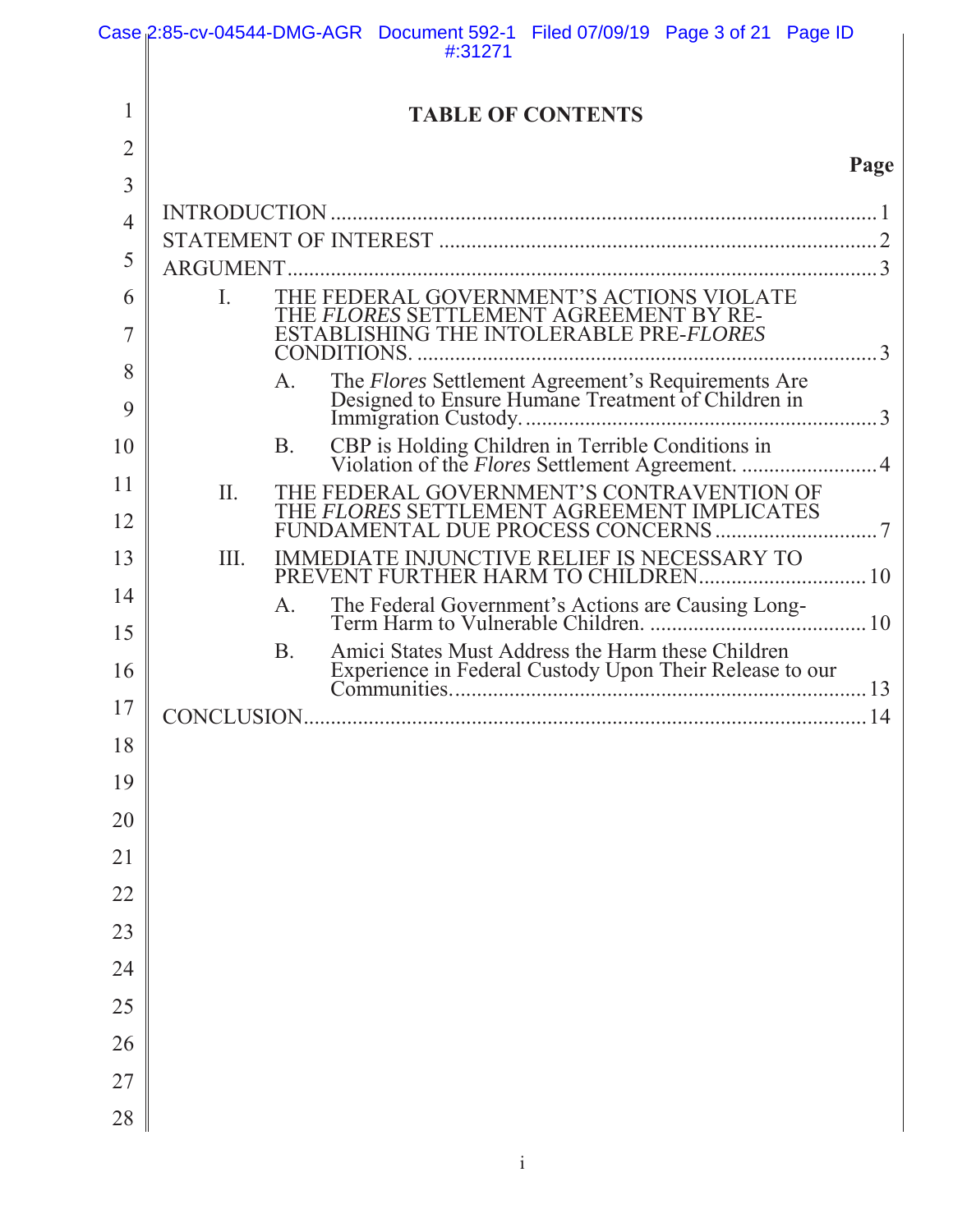|                | Case 2:85-cv-04544-DMG-AGR Document 592-1 Filed 07/09/19 Page 4 of 21 Page ID<br>#:31272 |
|----------------|------------------------------------------------------------------------------------------|
| $\mathbf{1}$   |                                                                                          |
| $\overline{2}$ | <b>TABLE OF AUTHORITIES</b>                                                              |
| 3              | Page<br><b>CASES</b>                                                                     |
| $\overline{4}$ | <b>Bolling v. Sharpe</b>                                                                 |
| 5              |                                                                                          |
| 6              | City of Revere v. Massachusetts Gen. Hosp.                                               |
| $\overline{7}$ |                                                                                          |
| 8              | Cty. of Sacramento v. Lewis                                                              |
| 9              |                                                                                          |
| 10             | DeShaney v. Winnebago Cty. Dep't of Soc. Servs.                                          |
| 11             |                                                                                          |
| 12             | Farmer v. Brennan                                                                        |
| 13             | Foster v. Runnels                                                                        |
| 14             |                                                                                          |
| 15             | Halet v. Wend Inv. Co.                                                                   |
| 16             |                                                                                          |
| 17             | Hoptowit v. Spellman                                                                     |
| 18             |                                                                                          |
| 19             | In re Gault                                                                              |
| 20             |                                                                                          |
| 21             | Martino v. Carey                                                                         |
| 22             |                                                                                          |
| 23             | Moore v. City of East Cleveland                                                          |
| 24             | Ms. L. v. ICE                                                                            |
| 25             |                                                                                          |
| 26             | Ms. L. v. ICE                                                                            |
| 27             |                                                                                          |
| 28             |                                                                                          |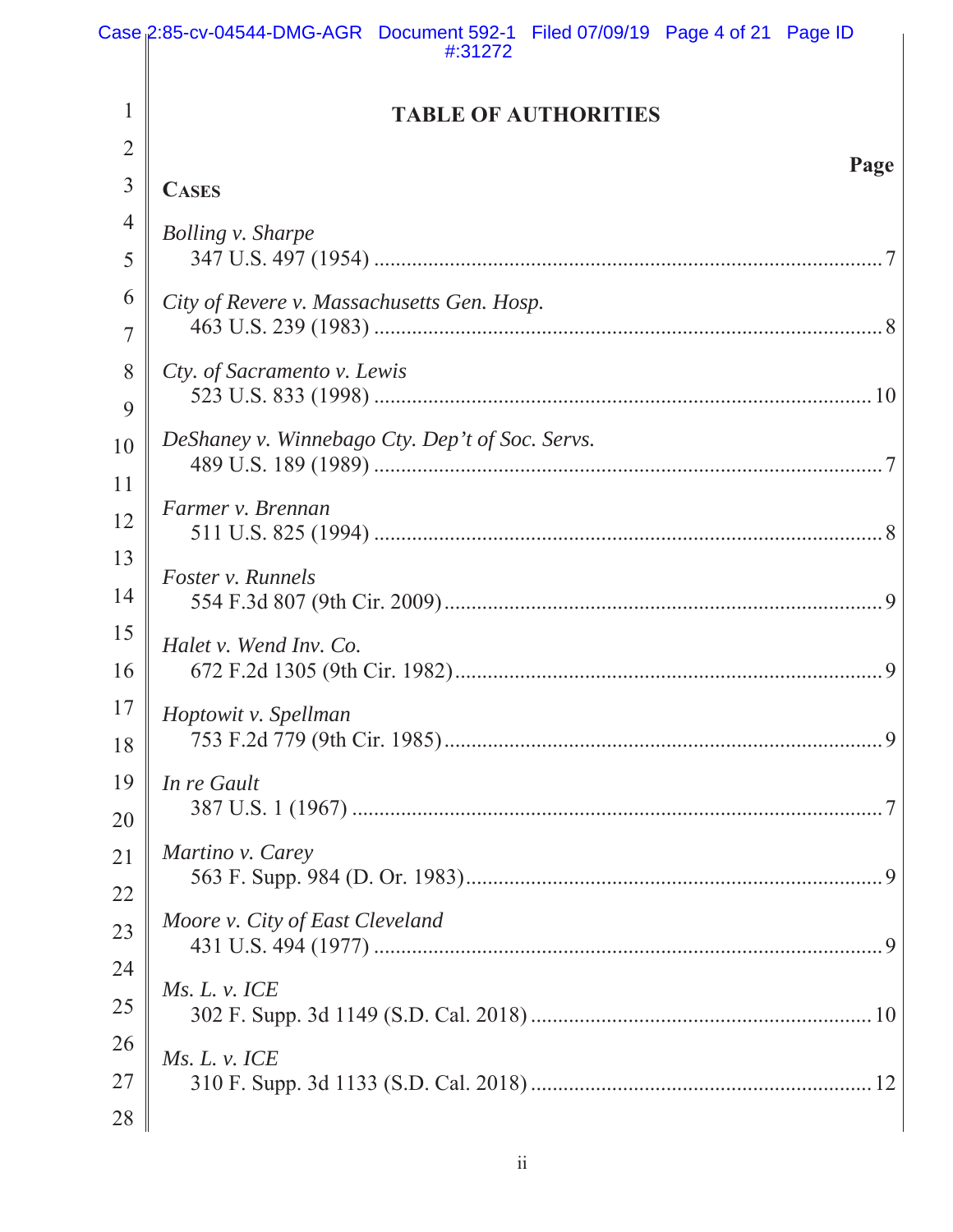|                | Case 2:85-cv-04544-DMG-AGR Document 592-1 Filed 07/09/19 Page 5 of 21 Page ID<br>#:31273                                  |  |  |  |  |  |  |
|----------------|---------------------------------------------------------------------------------------------------------------------------|--|--|--|--|--|--|
|                |                                                                                                                           |  |  |  |  |  |  |
| 1              | <b>TABLE OF AUTHORITIES</b>                                                                                               |  |  |  |  |  |  |
| $\overline{2}$ | (continued)                                                                                                               |  |  |  |  |  |  |
| 3              | Page<br>Reno v. Flores                                                                                                    |  |  |  |  |  |  |
| $\overline{4}$ |                                                                                                                           |  |  |  |  |  |  |
| 5              | Stanley v. Illinois                                                                                                       |  |  |  |  |  |  |
| 6              |                                                                                                                           |  |  |  |  |  |  |
| $\overline{7}$ | Unknown Parties v. Johnson                                                                                                |  |  |  |  |  |  |
| 8              | No. CV-15-00250-TUC-DCB, 2016 WL 8188563 (D. Ariz. Nov.<br>18, 2016), aff'd sub nom. Doe v. Kelly, 878 F.3d 710 (9th Cir. |  |  |  |  |  |  |
| 9              |                                                                                                                           |  |  |  |  |  |  |
| 10             | Youngberg v. Romeo                                                                                                        |  |  |  |  |  |  |
| 11             |                                                                                                                           |  |  |  |  |  |  |
| 12             | <b>STATUTES</b>                                                                                                           |  |  |  |  |  |  |
| 13             | California Code of Regulations tit. 22                                                                                    |  |  |  |  |  |  |
| 14             |                                                                                                                           |  |  |  |  |  |  |
| 15             | California Welfare & Institutions Code                                                                                    |  |  |  |  |  |  |
| 16             |                                                                                                                           |  |  |  |  |  |  |
| 17             |                                                                                                                           |  |  |  |  |  |  |
| 18             |                                                                                                                           |  |  |  |  |  |  |
| 19             |                                                                                                                           |  |  |  |  |  |  |
| 20             |                                                                                                                           |  |  |  |  |  |  |
| 21             |                                                                                                                           |  |  |  |  |  |  |
| 22             |                                                                                                                           |  |  |  |  |  |  |
| 23             |                                                                                                                           |  |  |  |  |  |  |
| 24             |                                                                                                                           |  |  |  |  |  |  |
| 25             |                                                                                                                           |  |  |  |  |  |  |
| 26             |                                                                                                                           |  |  |  |  |  |  |
| $27\,$         |                                                                                                                           |  |  |  |  |  |  |
| 28             |                                                                                                                           |  |  |  |  |  |  |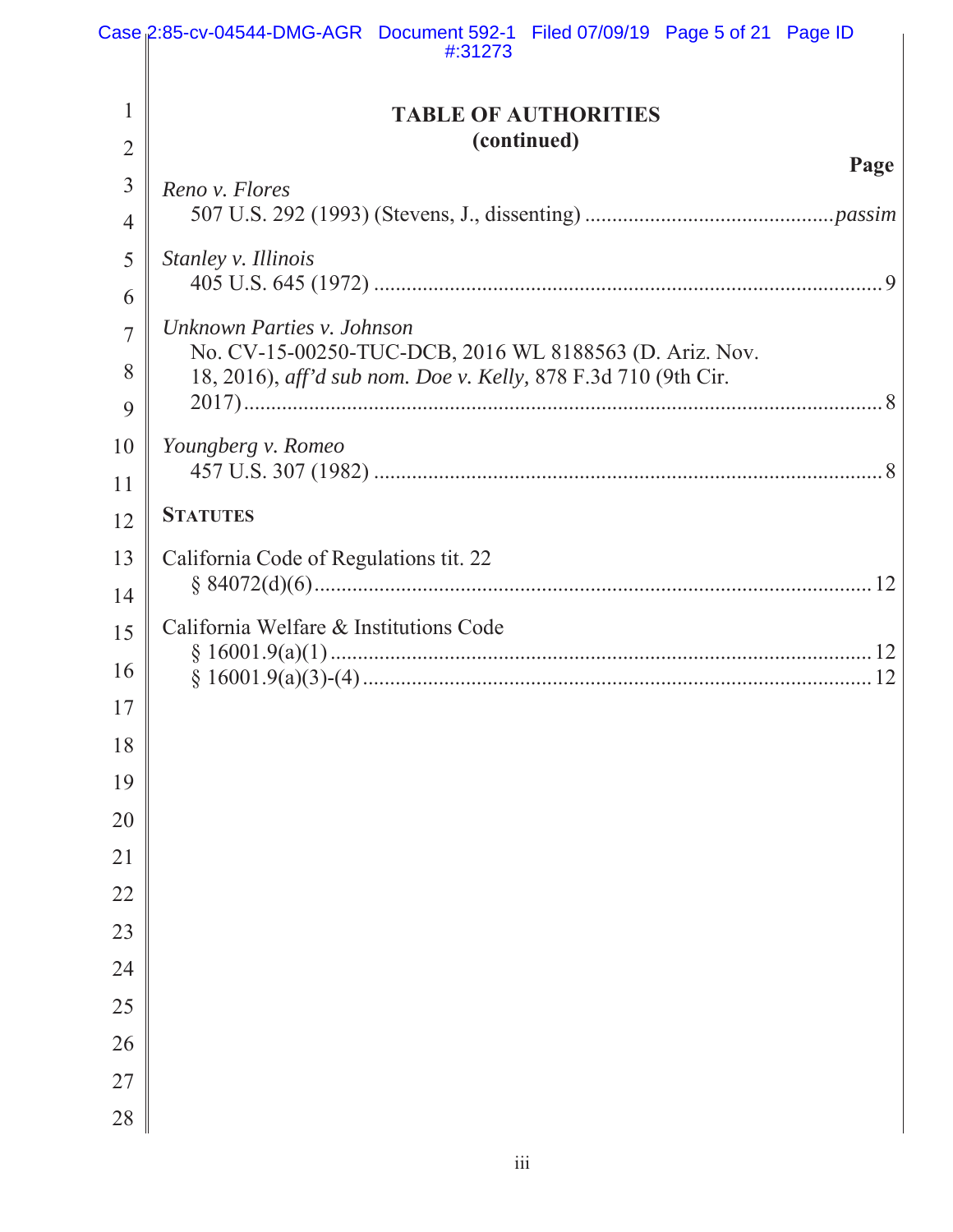## **INTRODUCTION**

2 3 4 5 6 7 8 9 10 11 12 13 14 15 16 17 Amici curiae the States of California, Massachusetts, Connecticut, Delaware, District of Columbia, Hawaii, Illinois, Maryland, Michigan, Minnesota, New Jersey, New Mexico, New York, North Carolina, Oregon, Pennsylvania, Rhode Island, Vermont, Virginia, and Washington (Amici States) respectfully submit this proposed brief in support of Plaintiffs' Application for a Temporary Restraining Order (TRO Application). The TRO Application and countless media reports detail the deplorable and inhumane conditions in which the federal government is currently holding vulnerable immigrant children who are in Customs and Border Protection (CBP) custody in the El Paso and Rio Grande Valley Border Patrol Sectors at, or near, the border. Children are being held in extremely cold facilities, denied access to basic needs such as adequate and sufficient food, drinking water, emergency medical care, soap, showers, toothbrushes and clean clothing, deprived of sleep, and tasked to care for other very young children. The Court's immediate intervention is necessary to prevent further harm to these children by compelling the federal government to comply with its legal obligations to hold children in safe and sanitary conditions.

18 19 20 21 22 23 For more than two decades, the federal government has been required to meet minimum standards for the facilities in which immigrant children may be confined. These minimum standards, established in the *Flores* Settlement Agreement, require, among other things, that the federal government place children in border facilities that are safe and sanitary and make every effort to release children or otherwise promptly transfer children to state-licensed facilities.

24 25 26 27 The federal government must be immediately compelled to comply with its legal obligations to immigrant children under the *Flores* Settlement Agreement and principles of substantive due process. The harm caused to these children will have long-lasting effects well beyond the time of their release from CBP facilities.

28

1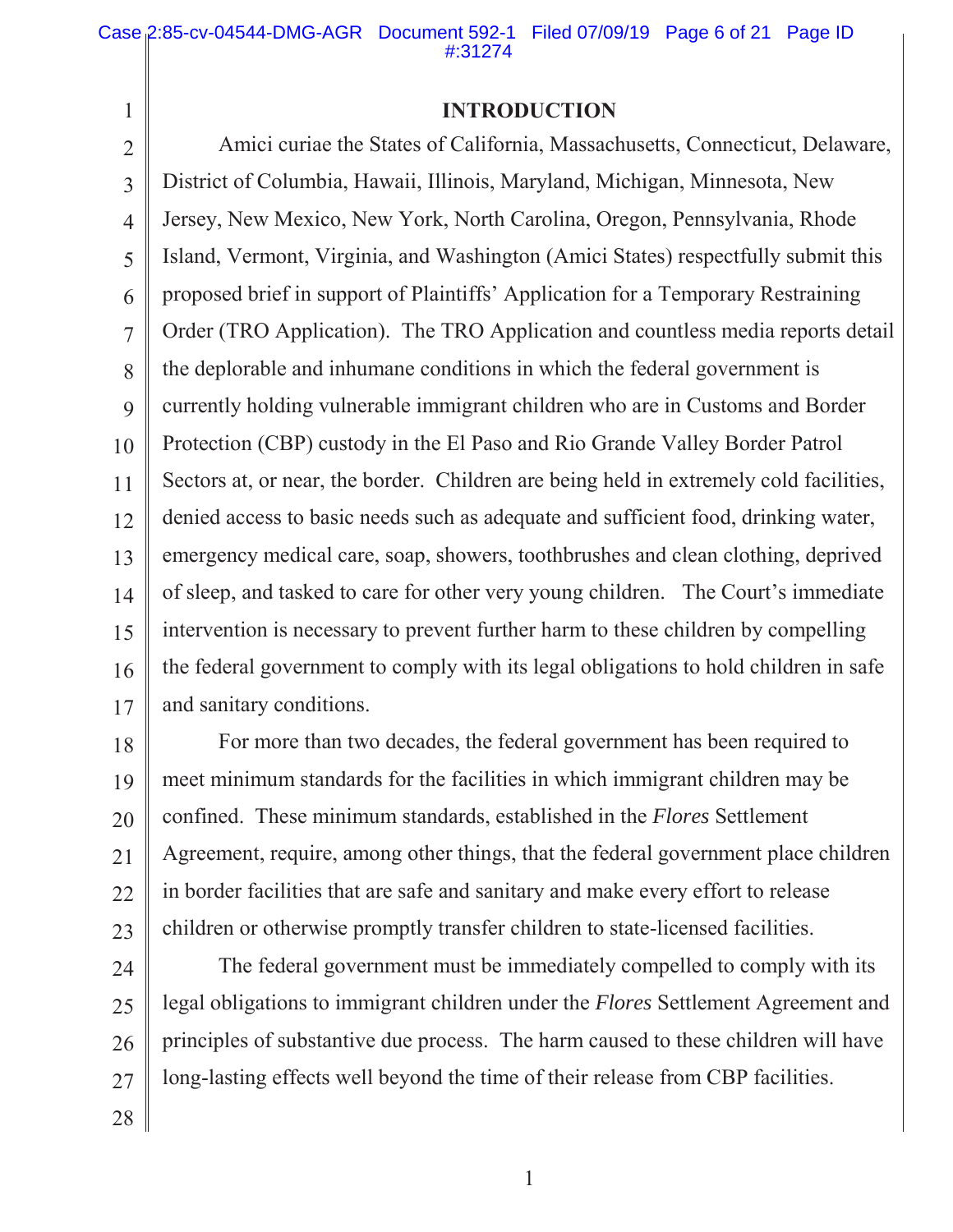# **STATEMENT OF INTEREST**

2 3 4 5 6 7 8 9 Amici States have a substantial interest in protecting immigrant children who reside or will come to reside within our borders and ensuring that they are treated humanely and in accordance with the principles embodied in the *Flores* Settlement Agreement and the U.S. Constitution. Every year, thousands of immigrant children are released from immigration detention and reunified with family members or other adult sponsors who are residents of the Amici States.<sup>1</sup> These children become members of our communities, attend our schools, and, in some cases, grow into adults raising their own families in Amici States.

10 11 12 13 14 15 16 17 For decades, the *Flores* Settlement Agreement has set minimum standards for the facilities in which immigrant children may be confined, including requirements that these children be placed in safe and sanitary facilities while in CBP custody. The federal government is clearly failing to meet its legal obligations and in doing so is causing long-lasting physical and mental harm to vulnerable children, which will in turn make it more difficult for the Amici States to provide for the health, education, and well-being of children who come to reside in our communities.

18 19 20 21 Therefore, Amici States vigorously object to the federal government's despicable and inhumane treatment of immigrant children at border holding facilities. For the following reasons, Amici States urge the Court to grant Plaintiffs' application for a temporary restraining order.

22

- 23
- 24
- 25

<sup>26</sup>  27 28 <u>1</u> <sup>1</sup> For example, the Office of Refugee Resettlement (ORR) released 4,655 children to family members and other sponsors in California in Fiscal Year 2018. *See* U.S. Dep't of Health & Human Services, Office of Refugee Resettlement, *Unaccompanied Alien Children Released to Sponsors by State* (last visited July 9, 2019), https://www.acf.hhs.gov/orr/resource/unaccompanied-alien-childrenreleased-to-sponsors-by-state.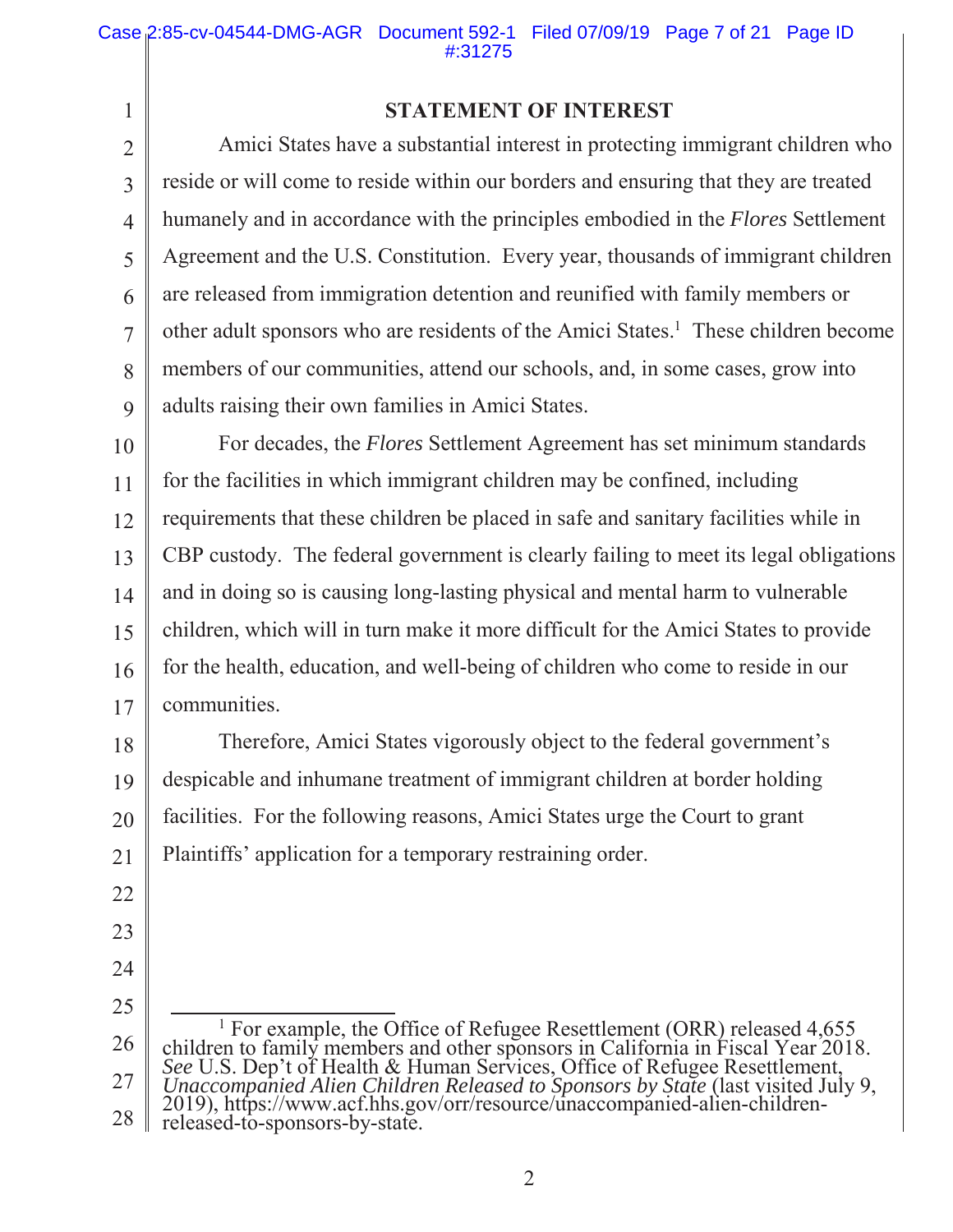|                | Case 2:85-cv-04544-DMG-AGR Document 592-1 Filed 07/09/19 Page 8 of 21 Page ID<br>#:31276                                               |  |  |  |  |  |  |
|----------------|----------------------------------------------------------------------------------------------------------------------------------------|--|--|--|--|--|--|
|                |                                                                                                                                        |  |  |  |  |  |  |
| $\mathbf{1}$   | <b>ARGUMENT</b>                                                                                                                        |  |  |  |  |  |  |
| $\overline{2}$ | THE FEDERAL GOVERNMENT'S ACTIONS VIOLATE THE<br>$\mathbf{I}$ .                                                                         |  |  |  |  |  |  |
| $\overline{3}$ | <b>FLORES SETTLEMENT AGREEMENT BY RE-ESTABLISHING</b><br>THE INTOLERABLE PRE-FLORES CONDITIONS.                                        |  |  |  |  |  |  |
| 4              | The Flores Settlement Agreement's Requirements Are Designed<br>to Ensure Humane Treatment of Children in Immigration<br>$\mathbf{A}$ . |  |  |  |  |  |  |
| 5              | Custody.                                                                                                                               |  |  |  |  |  |  |
| 6              | The <i>Flores</i> Settlement Agreement (Settlement Agreement) is the guiding                                                           |  |  |  |  |  |  |
| $\overline{7}$ | document applicable to all immigrant children in federal government custody. In                                                        |  |  |  |  |  |  |
| 8              | accordance with its "general policy favoring release," the Settlement Agreement                                                        |  |  |  |  |  |  |
| 9              | requires that detained children be placed "in the least restrictive setting appropriate                                                |  |  |  |  |  |  |
| 10             | to the minor's age and special needs" and be released "without unnecessary delay"                                                      |  |  |  |  |  |  |
| 11             | to a parent, guardian, adult relative, adult designated by the parent, a licensed                                                      |  |  |  |  |  |  |
| 12             | program, or another adult deemed appropriate, so long as continued detention is not                                                    |  |  |  |  |  |  |
| 13             | necessary to secure the child's timely appearance at their immigration hearing or to                                                   |  |  |  |  |  |  |
| 14             | ensure the child's safety or the safety of others. Settlement Agreement at $\P$ 11, 14.                                                |  |  |  |  |  |  |
| 15             | Children who cannot be immediately released to a family member or other sponsor                                                        |  |  |  |  |  |  |
| 16             | must be placed in non-secure, state-licensed facilities. <i>Id.</i> at $\P$ 6, 12, 19.                                                 |  |  |  |  |  |  |
| 17             | To ensure that the federal government treats all children in its custody with                                                          |  |  |  |  |  |  |
| 18             | "dignity, respect and special concern for their particular vulnerability as minors,"                                                   |  |  |  |  |  |  |
| 19             | the Settlement Agreement sets forth minimum standards for the detention, release,                                                      |  |  |  |  |  |  |
| 20             | and treatment of children in federal custody, including children being held                                                            |  |  |  |  |  |  |
| 21             | temporarily in CBP facilities. Among other requirements, the Settlement                                                                |  |  |  |  |  |  |
| 22             | Agreement requires that CBP facilities holding children must be "safe and sanitary"                                                    |  |  |  |  |  |  |
| 23             | and "consistent with the [federal government's] concern for the particular                                                             |  |  |  |  |  |  |
| 24             | vulnerability of minors." <i>Id.</i> at $\P$ 12. Facilities must provide children access to                                            |  |  |  |  |  |  |
| 25             | toilets and sinks, drinking water and food, medical assistance if the child is in need                                                 |  |  |  |  |  |  |
| 26             | of emergency services, adequate temperature control and ventilation, adequate                                                          |  |  |  |  |  |  |
| 27             | supervision, and contact with family members who were detained with the child.                                                         |  |  |  |  |  |  |
| 28             | <i>Id.</i> Unaccompanied children must be held separately from unrelated adults, unless                                                |  |  |  |  |  |  |
|                |                                                                                                                                        |  |  |  |  |  |  |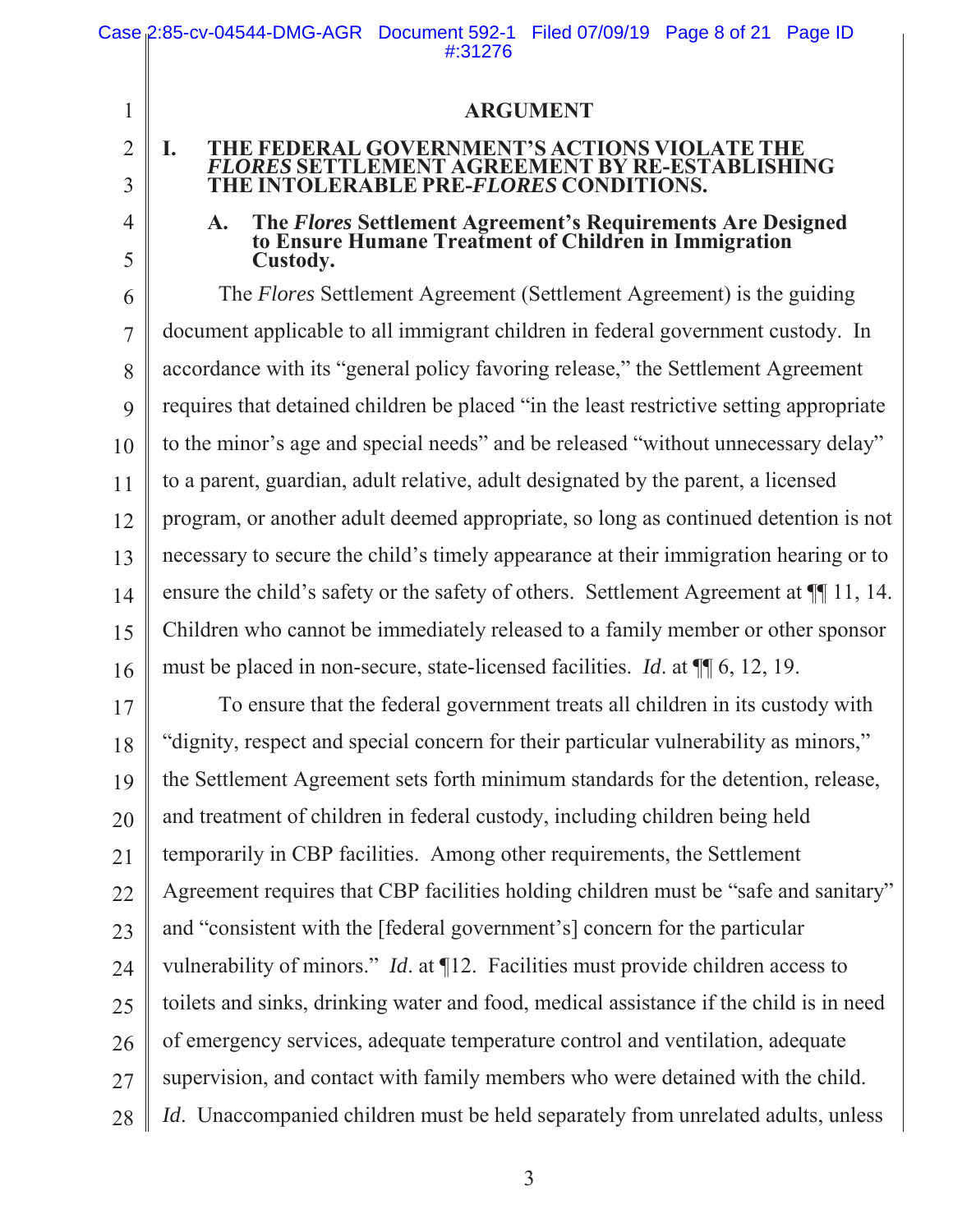#### Case 2:85-cv-04544-DMG-AGR Document 592-1 Filed 07/09/19 Page 9 of 21 Page ID #:31277

1 2 segregation is not immediately possible, but under no circumstances may these children be detained for more than 24 hours with an unrelated adult. *Id*.

3 4 5 6 7 8 9 10 11 12 13 14 15 16 17 The Settlement Agreement's core purpose is to ensure that all children in federal custody are treated with dignity and respect and housed in safe and sanitary facilities. In fact, the minimum standards set forth in the Settlement Agreement, which the federal government expressly agreed to, were a direct response to the federal government's previous systemic failure to provide safe and appropriate facilities and services for children in its care. Prior to the approval of the Settlement Agreement, immigrant children held in federal custody were subjected to deplorable conditions of confinement. Children were placed in detention centers with barbed-wire fences; deprived of education, recreation, and visitation; subjected to arbitrary strip searches; and comingled with unrelated adults. *Reno v. Flores*, 507 U.S. 292, 327-328 (1993) (Stevens, J., dissenting). The federal government's continued failure to hold children in facilities that are safe and sanitary thus violates the Settlement Agreement by once again depriving children in federal custody of basic necessities and reverting back to systematic conditions similar to, or arguably worse than, those that gave rise to the *Flores* litigation.

18

19

20

21

22

23

24

25

26

### **B. CBP is Holding Children in Terrible Conditions in Violation of the** *Flores* **Settlement Agreement.**

The dire and cruel conditions in the CBP facilities in the El Paso and Rio Grande Valley Border Patrol Sectors are a clear violation of the federal government's legal obligations under the Settlement Agreement. The TRO Application and numerous news reports have described the inhumane and unsafe conditions under which the federal government is holding immigrant children in CBP custody. According to these reports, attorneys who recently visited the CBP facility in Clint, Texas, in the El Paso sector, found at least 250 infants, children and teens being held at the facility, some for nearly a month.<sup>2</sup> Some of the children 2

27 28

Cedar Attanasio et al., *Lawyers: 250 children held in bad conditions at*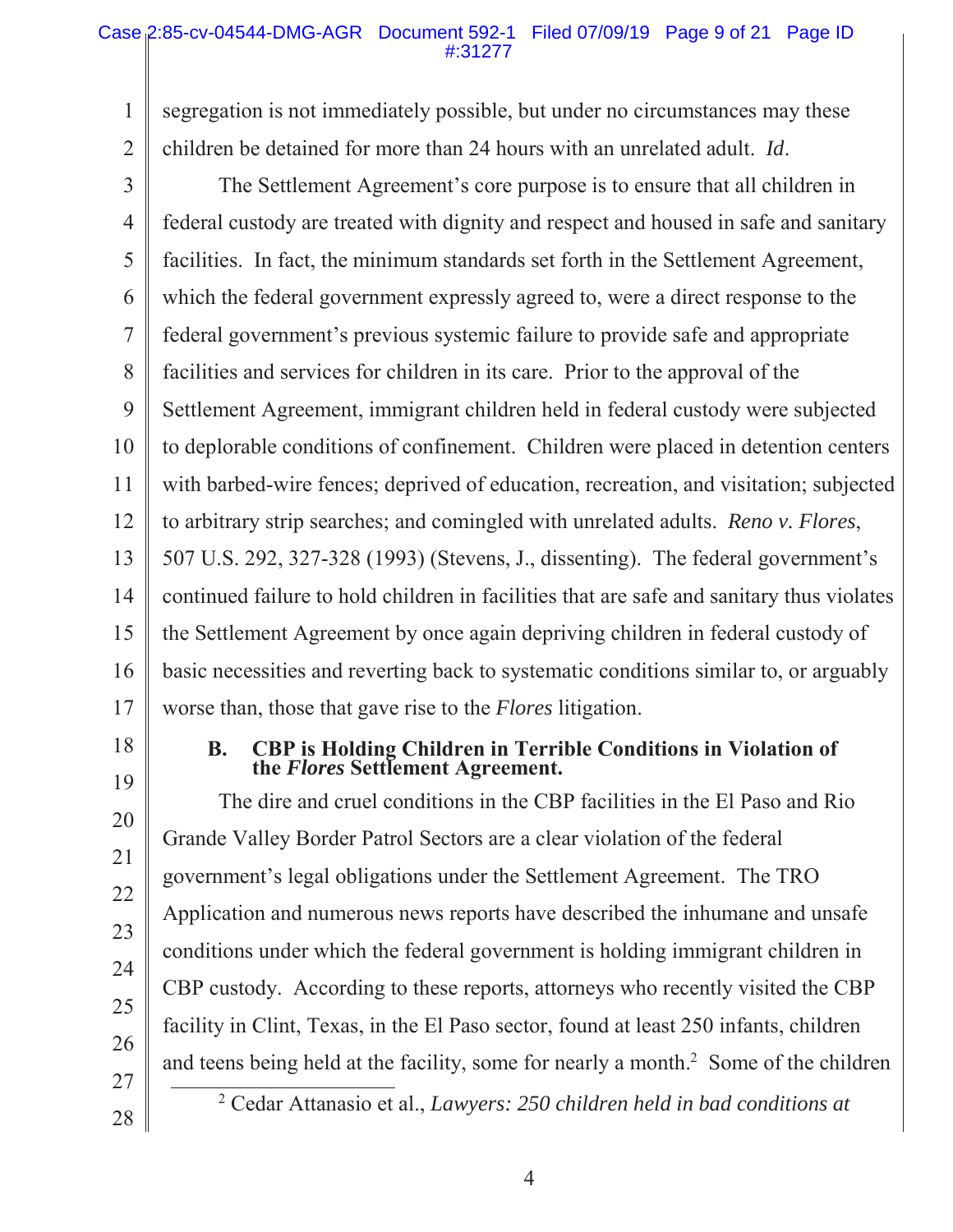#### Case 2:85-cv-04544-DMG-AGR Document 592-1 Filed 07/09/19 Page 10 of 21 Page ID #:31278

| 1              | had not showered or bathed or been given a clean change of clothes since arriving                                                                                                                                                                                |
|----------------|------------------------------------------------------------------------------------------------------------------------------------------------------------------------------------------------------------------------------------------------------------------|
| $\overline{2}$ | at the facility, and they had inadequate access to soap and toothbrushes. <sup>3</sup> Children                                                                                                                                                                  |
| 3              | were filthy and wearing clothes covered in bodily fluids, including urine. <sup>4</sup> They                                                                                                                                                                     |
| 4              | were being given insufficient food, and were forced to sleep on cold concrete                                                                                                                                                                                    |
| 5              | floors. <sup>5</sup> At least 15 children at the facility had the flu, and 10 more were being held                                                                                                                                                               |
| 6              | in medical quarantine. <sup>6</sup> Children as young as seven or eight years old were being                                                                                                                                                                     |
| 7              | asked to care for toddlers they just met. <sup>7</sup> And some children who arrived with a                                                                                                                                                                      |
| 8              | parent or non-parent relative have been separated from their adult caregiver. TRO                                                                                                                                                                                |
| 9              | Application, ECF No. 569-2, Ex. 3 at $\P$ 3. <sup>8</sup> Similar conditions have been found at                                                                                                                                                                  |
| 10             | other CBP facilities in the El Paso and Rio Grande Valley Border Patrol Sectors. <sup>9</sup>                                                                                                                                                                    |
| 11             | <i>Texas border</i> , AP News (June 20, 2019),                                                                                                                                                                                                                   |
| 12             | https://www.apnews.com/a074f375e643408cb9b8d1a5fc5acf6a.                                                                                                                                                                                                         |
| 13             | <sup>3</sup> Lizzie O'Leary, 'Children Were Dirty, They Were Scared, and They Were                                                                                                                                                                               |
| 14             | Hungry', The Atlantic (June 25, 2019),<br>https://www.theatlantic.com/family/archive/2019/06/child-detention-centers-<br>immigration-attorney-interview/592540/; Isaac Chotiner, <i>Inside a Texas Building</i><br>Where The Government Is H                     |
| 15             | 2019), https://www.newyorker.com/news/q-and-a/inside-a-texas-building-where-<br>the-government-is-holding-immigrant-children.                                                                                                                                    |
| 16             | <sup>4</sup> Lizzie O'Leary, 'Children Were Dirty, They Were Scared, and They Were<br><i>Hungry'</i> , <i>supra</i> note 3.                                                                                                                                      |
| 17             | <sup>5</sup> Isaac Chotiner, <i>Inside a Texas Building Where The Government Is Holding</i>                                                                                                                                                                      |
| 18             | Immigrant Children, supra note 3.<br>$6$ Cedar Attanasio et al., Attorneys: Texas border facility is neglecting                                                                                                                                                  |
| 19             | migrant kids, AP News (June 21, 2019),                                                                                                                                                                                                                           |
| 20             | https://www.apnews.com/46da2dbe04f54adbb875cfbc06bbc615.<br>$\mu$ Lizzie O'Leary, 'Children Were Dirty, They Were Scared, and They Were                                                                                                                          |
| 21             | <i>Hungry'</i> , <i>supra</i> note 3.                                                                                                                                                                                                                            |
| 22             | Cedar Attanasio et al., supra note 6.                                                                                                                                                                                                                            |
| 23             | A physician who was granted access to the Ursula facility in McAllen,<br>Texas, the largest CBP detention center in the country, found similarly disturbing                                                                                                      |
| 24             | conditions at the facility, including "extreme cold temperatures, lights on 24 hours a<br>day, no adequate access to medical care, basic sanitation, water, or adequate food."                                                                                   |
| 25             | Teen mothers in custody were not able to wash their children's bottles, and children<br>older than 6 months were not provided age-appropriate food. A flu outbreak at the facility led to five infants being hospitalized. Serena Marshal, et al., <i>Doctor</i> |
| 26             | compares conditions for unaccompanied children at immigrant holding centers to torture facilities', ABC News (June 23, 2019),                                                                                                                                    |
| 27             | https://abcnews.go.com/Politics/doctor-compares-conditions-immigrant-holding-<br>centers-torture-facilities/story?id=63879031.                                                                                                                                   |
| 28             |                                                                                                                                                                                                                                                                  |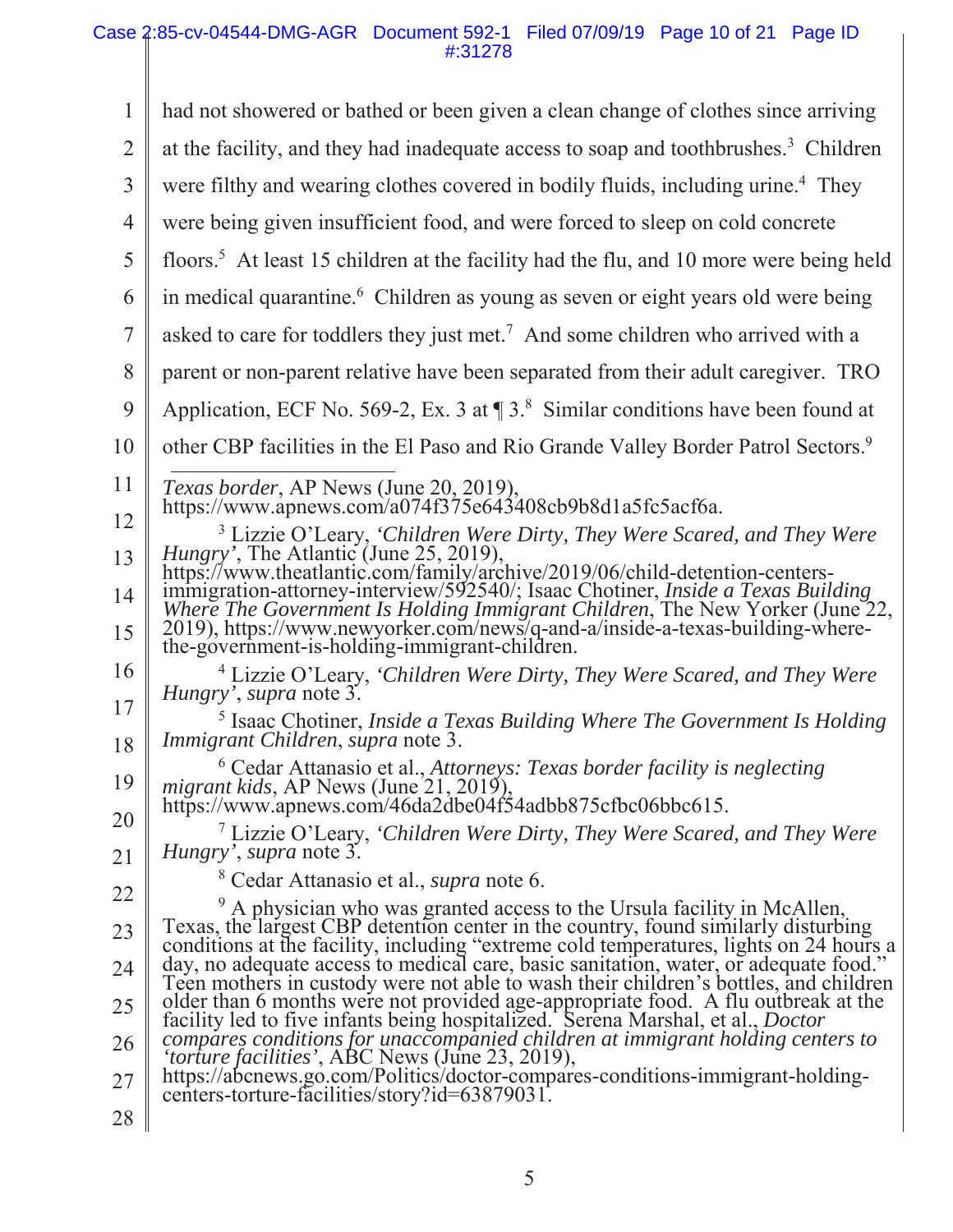1 2 3 4 5 6 7 8 In fact, a report by the Office of the Inspector General for the Department of Homeland Security (DHS) published on July 2, 2019, urged DHS "to take *immediate steps* to alleviate dangerous overcrowding and prolonged detention of children and adults in the Rio Grande Valley."10 The report specifically found that 32% of children in this sector had been held for longer than the 72 hours allowed by the Settlement Agreement, that many children had not been provided access to showers, clean clothes, or hot meals, and that some children were being held in closed cells.<sup>11</sup>

9 10 11 12 13 14 15 16 17 18 19 20 21 22 23 24 25 This Court has already twice found that conditions such as those at the CBP facilities in the El Paso and Rio Grande Valley Border Patrol Sectors violate the Settlement Agreement's "safe and sanitary" standard. The Court's July 24, 2015 order held that "the widespread and deplorable conditions" in CBP facilities including extremely cold holding cells with only mylar blankets for warmth, overcrowded holding rooms with 100 or more unrelated adults and children who were forced to sleep standing up or not at all, and inadequate nutrition and hygiene—were a material breach of the Settlement Agreement's requirement that the federal government provide "safe and sanitary" holding cells for children while they are in temporary custody. *In Chambers – Order re Pls.' Mot. to Enforce Settlement of Class Action and Defs.' Mot. to Amend Settlement Agreement*, No. 2:85-cv-4544-DMG-AGR (C.D. Cal. July 24, 2015), ECF No. 177. On June 27, 2017, the Court again found that the unsafe and unsanitary conditions at CBP facilities in the Rio Grande Valley Border Patrol Sector—cold temperatures; inadequate food, sleeping conditions, and hygiene products (no soap, no change of clothes, no pillows or blankets, and no toothbrushes); and a lack of access to clean

26 27 28 <sup>10</sup> U.S. Dep't of Homeland Security, Office of the Inspector General, *Management Alert – DHS Needs to Address Dangerous Overcrowding and Prolonged Detention of Children and Adults in the Rio Grande Valley*, OIG-19-51, at 1 (July 2, 2019) (emphasis added).

 $11$  *Id.* at 3, 6.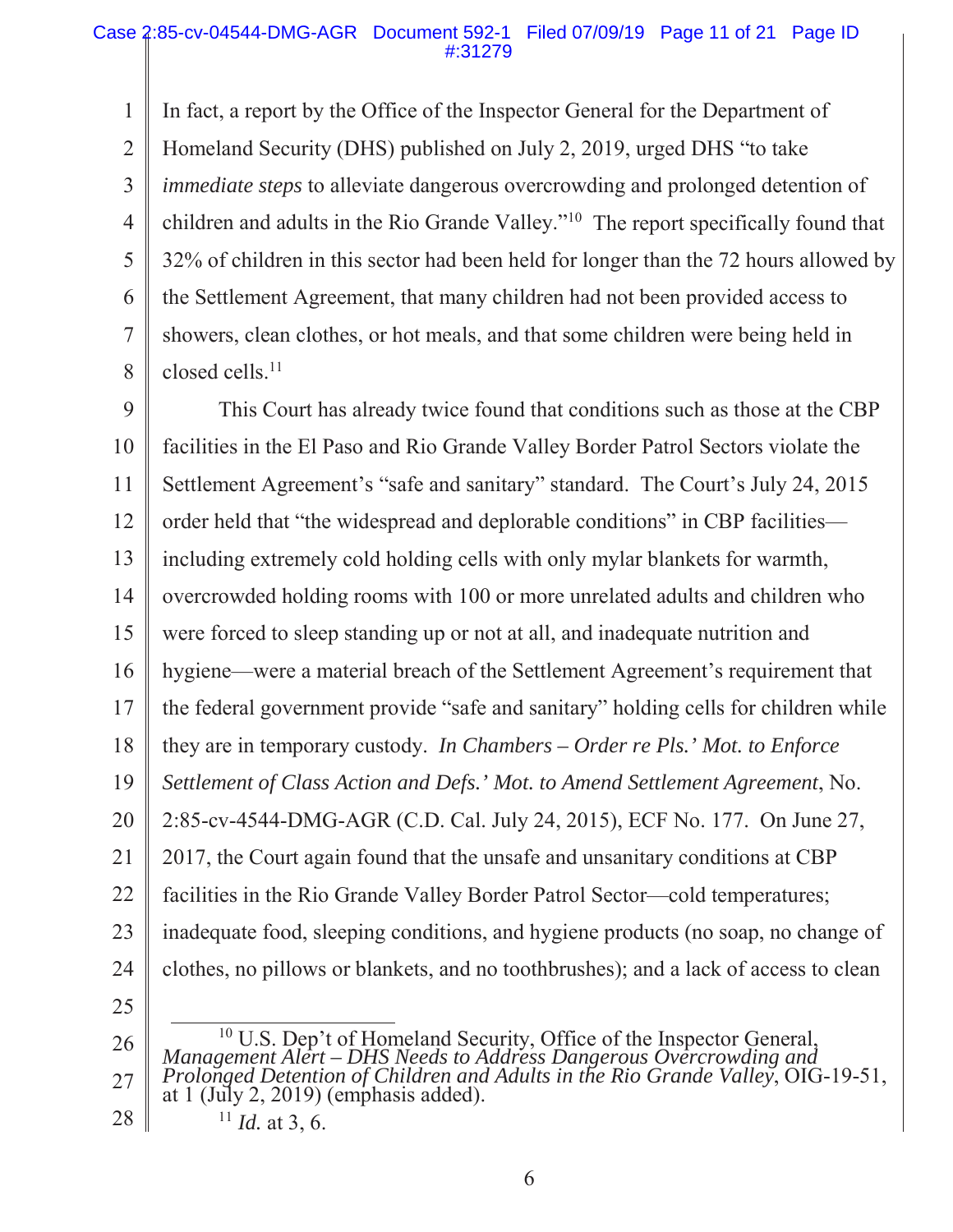#### Case 2:85-cv-04544-DMG-AGR Document 592-1 Filed 07/09/19 Page 12 of 21 Page ID #:31280

1 2 3 4 5 6 7 8 9 10 11 12 13 14 15 16 17 18 19 20 21 22 23 24 25 26 27 28 drinking water—were a violation of the Settlement Agreement. *In Chambers – Order re Pls.' Mot. To Enforce and Appoint a Special Monitor*, No. 2:85-cv-4544- DMG-AGR (C.D. Cal. June 27, 2017), ECF No. 363. The Court specifically found that hygiene products such as soap, towels, showers, dry clothing, and toothbrushes fell within the rubric of the Settlement Agreement's safe and sanitary standard. *Id*. at 13. Yet, despite the Court's *repeated* findings that these conditions are unsafe and unsanitary in violation of the Settlement Agreement, the federal government continues to hold vulnerable children under these same inhumane conditions in complete disregard for the children's health, safety, and well-being. **II. THE FEDERAL GOVERNMENT'S CONTRAVENTION OF THE** *FLORES* **SETTLEMENT AGREEMENT IMPLICATES FUNDAMENTAL DUE PROCESS CONCERNS.**  Enforcement of the Settlement Agreement in this instance is all the more critical because of the vital constitutional interests at stake. The basic safeguards that this Court put into place to protect the well-being of children in federal custody also protect these children's fundamental liberty interests, as enshrined in the Fifth Amendment's Due Process Clause. "[W]hen the State . . . so restrains an individual's liberty that it renders him unable to care for himself, and at the same time fails to provide for his basic human needs—*e.g.*, food, clothing, shelter, medical care, and reasonable safety—it [violates] . . . the Due Process Clause." *DeShaney v. Winnebago Cty. Dep't of Soc. Servs.*, 489 U.S. 189, 200 (1989). This is as true for children as it is for adults. *See, e.g., In re Gault*, 387 U.S. 1, 13 (1967) ("[N]either the Fourteenth Amendment nor the Bill of Rights is for adults alone."); *Bolling v. Sharpe*, 347 U.S. 497, 500 (1954) (finding deprivation of a Fifth Amendment liberty interest when children were segregated in Washington, D.C. schools). By enforcing the Settlement Agreement in this instance, the Court would also protect the constitutional rights of vulnerable migrant children whose health, safety, and well-being are being actively and acutely compromised by the federal government's practices and policies.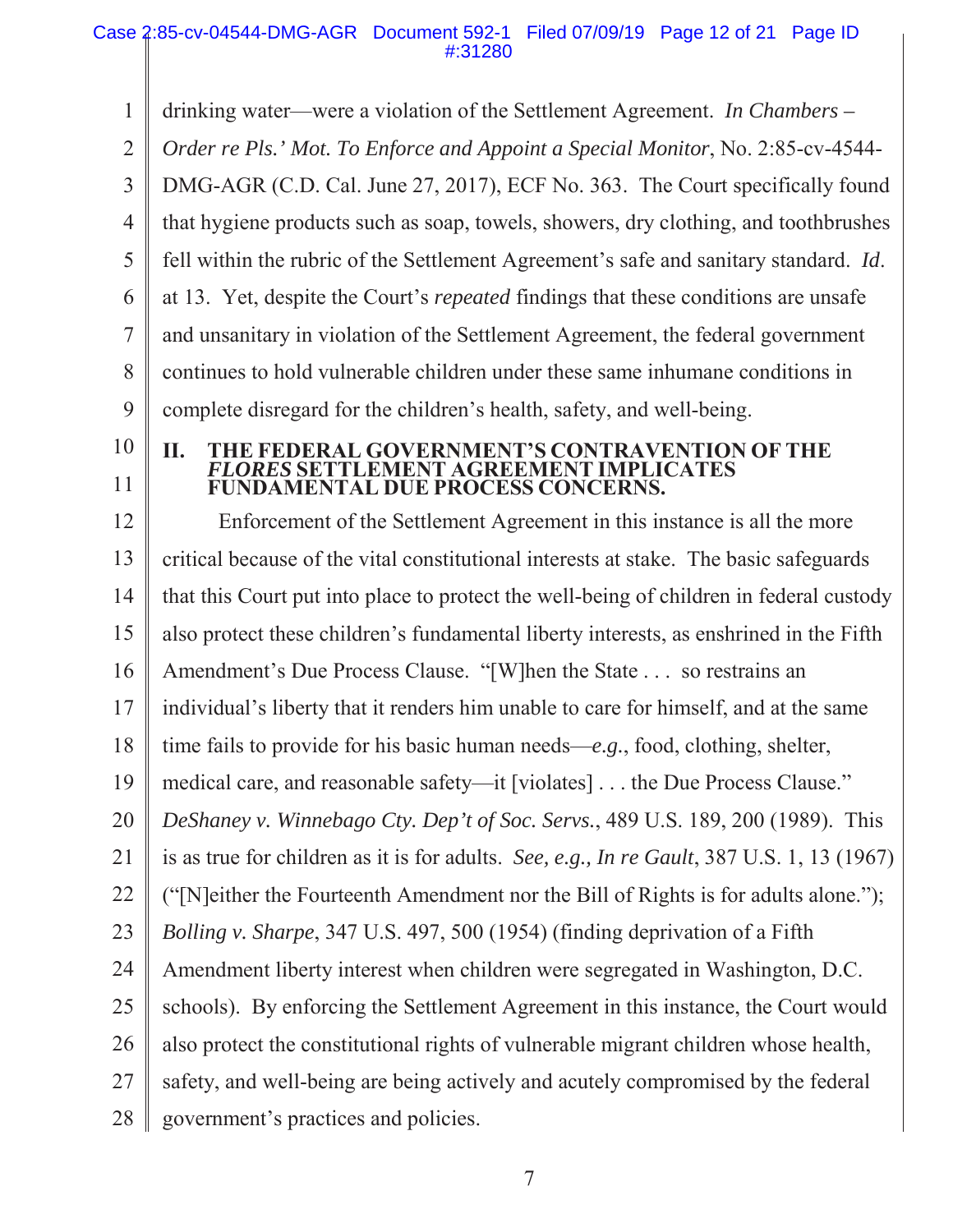1

2

3

4

5

6

7

8

9

10

11

12

13

14

15

16

17

18

19

20

21

22

23

24

Plaintiffs have carefully documented that children are being detained by the federal government in deplorable conditions that are comparable to "torture facilities." TRO Application at 3, 4-14, 17. In such circumstances, fundamental due process concerns are paramount. In the context of adults in a CBP detention center, an Arizona district court recently addressed the constitutionality of similarly unsafe and unsanitary conditions, including "deprivation of sleep, of hygienic and sanitary conditions, of adequate medical screening and care, of adequate food and water, and of warmth." *Unknown Parties v. Johnson*, No. CV-15-00250-TUC-DCB, 2016 WL 8188563, at \*1 (D. Ariz. Nov. 18, 2016), *aff'd sub nom. Doe v. Kelly*, 878 F.3d 710 (9th Cir. 2017). Recognizing that such conditions likely violated due process requirements, the court issued a preliminary injunction that required CBP to ensure availability of hygienic items and bedding materials, provide adequate medical care, and monitor the facility's temperature and cleanliness. *See id.* at \*15-16. The TRO Application presents an almost identical list of deprivations. The only difference is that the affected class consists of vulnerable and defenseless children, which renders the deprivations even more shocking and inhumane.

Notably, the deprivations at issue here would likely not pass constitutional muster even if they were applied to adults convicted of crimes. Under the Eighth Amendment, "[prisons] must provide humane conditions of confinement[, including] . . . adequate food, clothing, shelter, and medical care . . . <sup>2</sup> *Farmer v. Brennan*, 511 U.S. 825, 832 (1994).<sup>12</sup> The inadequate hygienic supplies, medicine, sanitation, water, food, temperatures, sleeping conditions, and

<sup>25</sup>  26 27 28 <sup>12</sup> The Due Process Clause provides protections "at least as great" as those the Eighth Amendment guarantees to convicted prisoners. City of Revere v. Mass.<br>Gen. Hosp., 463 U.S. 239, 244 (1983); see also Youngberg v. Romeo, 457 U.S. 307,<br>315-16 (1982) ("If it is cruel and unusual punishment to hold unsafe conditions, it must be unconstitutional [under the Due Process Clause] to confine the involuntarily committed—who may not be punished at all—in unsafe conditions.").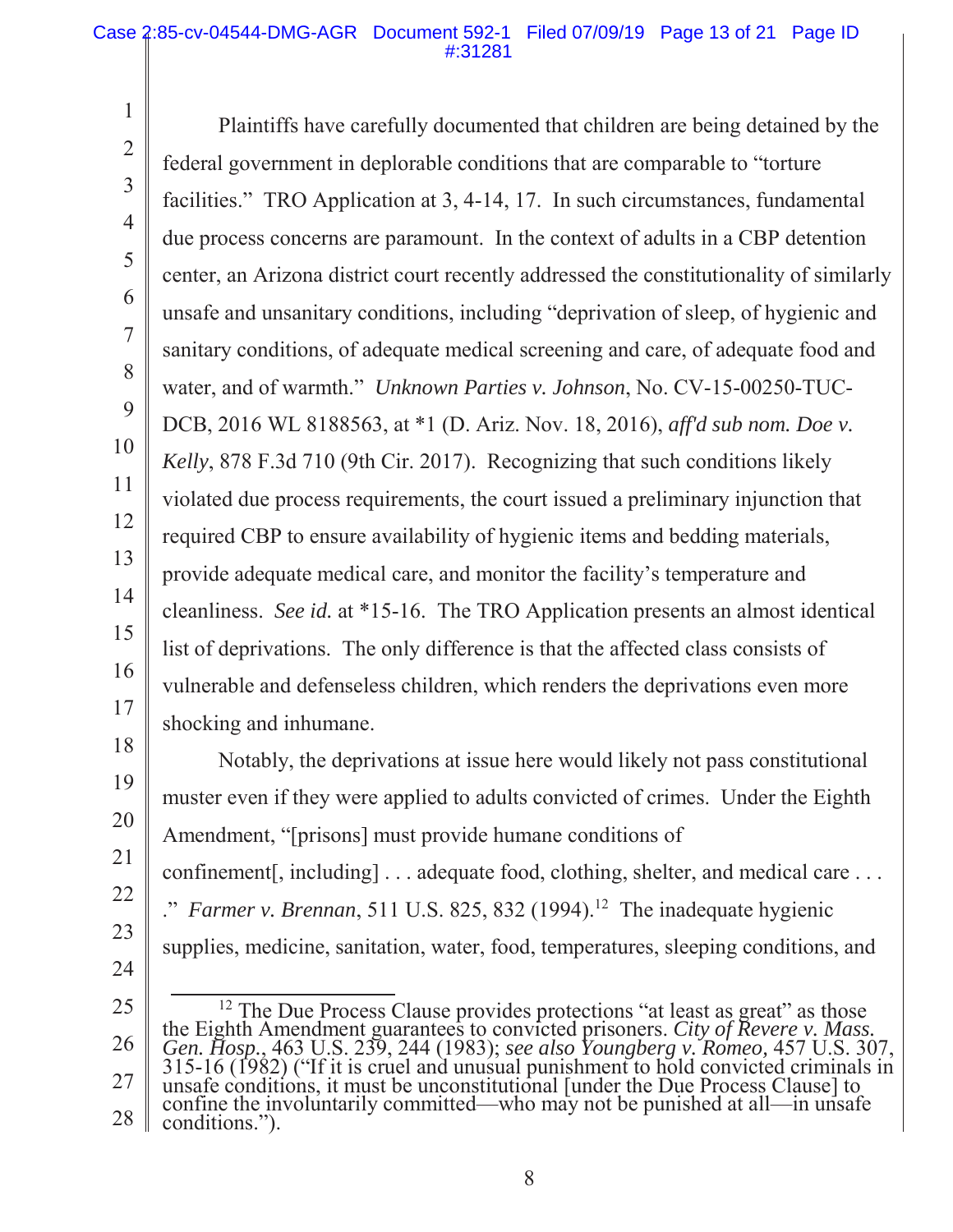#### Case 2:85-cv-04544-DMG-AGR Document 592-1 Filed 07/09/19 Page 14 of 21 Page ID #:31282

1 2 3 4 5 6 7 8 9 10 11 medical care documented by Plaintiffs would raise serious constitutional questions under that standard. *See, e.g.*, *Foster v. Runnels*, 554 F.3d 807, 812-15 (9th Cir. 2009) (inadequate food violates Eighth Amendment); *Hoptowit v. Spellman*, 753 F.2d 779, 783-84 (9th Cir. 1985) (inadequate plumbing and cleaning supplies both produce unhygienic conditions that violate Eighth Amendment); *Martino v. Carey*, 563 F. Supp. 984, 999-1002 (D. Or. 1983) (overcrowding and inadequate clothing, sanitation, and heating violate Eighth Amendment). In other words, the federal government is civilly detaining innocent children in conditions like those that courts have declared unconstitutionally cruel and unusual for adults imprisoned for committing crimes. Swift and strict enforcement of the Settlement Agreement is necessary to address this constitutionally repugnant situation.

12 13 14 15 16 17 18 19 20 21 22 23 24 25 26 27 Additional constitutional concerns are raised by the forcible separation of children from their parents or relative caretakers and the indefinite detention of these children apart from these caretakers. The integrity of the family unit is protected by fundamental due process principles. *Stanley v. Illinois*, 405 U.S. 645, 651 (1972). Indeed, "the right of family members to live together[] is part of the fundamental right of privacy." *Halet v. Wend Inv. Co.*, 672 F.2d 1305, 1311 (9th Cir. 1982). Familial liberty interests may extend beyond parent-child relationships to non-parent relatives, especially when such relatives take on a primary caretaking role. *See Moore v. City of East Cleveland*, 431 U.S. 494, 505 (1977) ("Decisions concerning childrearing, which . . . other cases have recognized as entitled to constitutional protection, long have been shared by grandparents or other relatives who occupy the same household—indeed who may take on major responsibility for the rearing of the children."). Thus, the practice of forcibly separating children from their parents or relative caretakers in civil detention facilities without any finding of parental unfitness or danger to a child likely violates due process principles. *Ms. L. v. ICE*, 302 F. Supp. 3d 1149, 1167 (S.D. Cal. 2018).

28

In a substantive due process claim challenging executive action, "the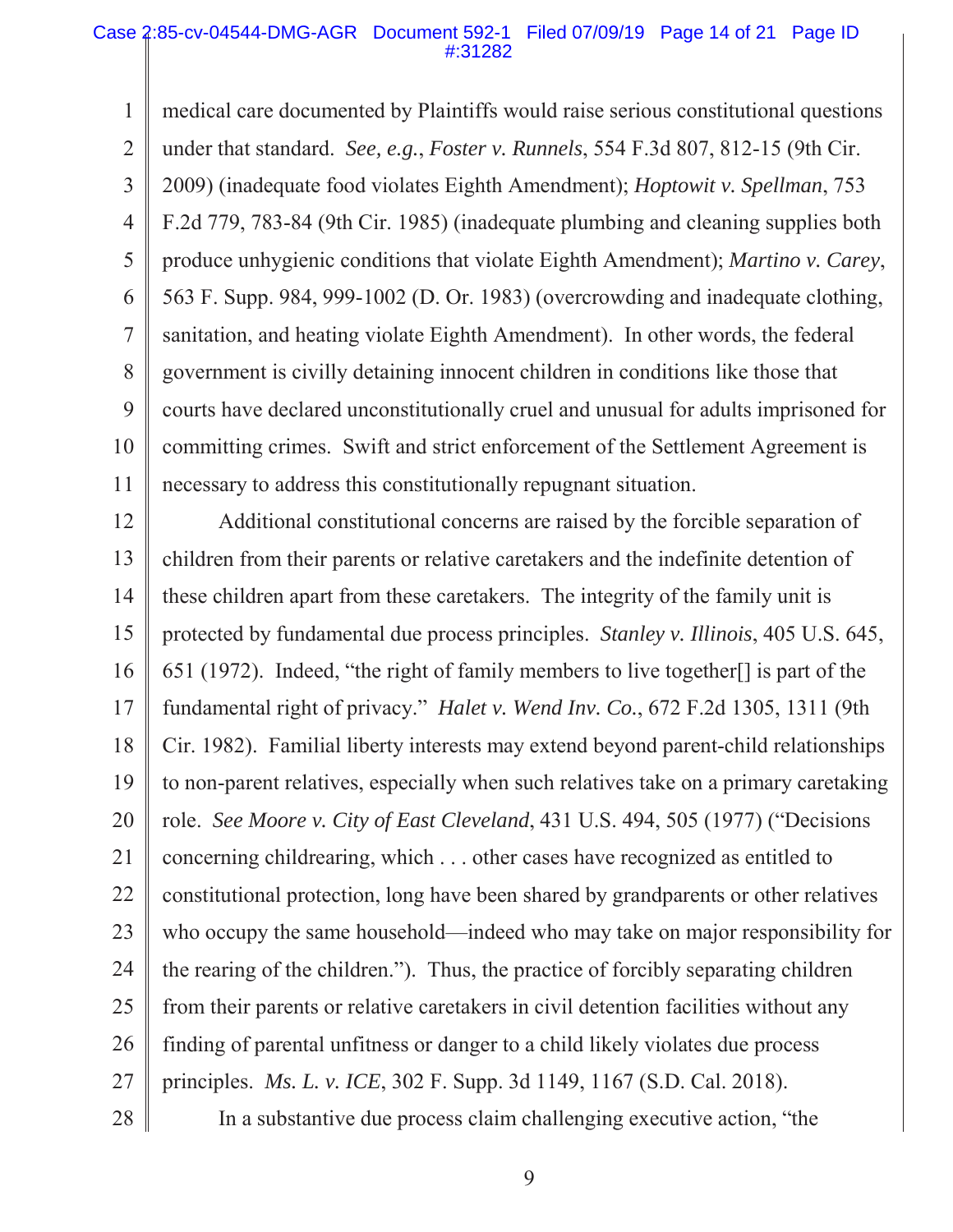1 2 3 4 5 6 7 8 9 10 11 12 13 14 15 16 17 18 19 20 21 22 23 24 25 26 27 28 threshold question is whether the behavior of the governmental officer is so egregious, so outrageous, that it may fairly be said to shock the contemporary conscience." *Cty. of Sacramento v. Lewis*, 523 U.S. 833, 847 n.8 (1998). It is difficult to imagine a circumstance more shocking to the contemporary conscience than children as young as infants being needlessly deprived of warmth, basic hygiene, medical attention, food, sleep, and the comfort of their loved ones. Indeed, the public outcry over the conditions faced by migrant children in recent weeks demonstrates widespread alarm and dismay—across the political spectrum and from all walks of life—at the *Flores* violations documented by Plaintiffs here.<sup>13</sup> Enforcement to remedy these circumstances is necessary to bring these facilities into compliance with not only the Settlement Agreement, but also basic principles of due process and human decency. **III. IMMEDIATE INJUNCTIVE RELIEF IS NECESSARY TO PREVENT FURTHER HARM TO CHILDREN. A. The Federal Government's Actions are Causing Long-Term Harm to Vulnerable Children.**  Experts have repeatedly warned the federal government that "[c]onditions in U.S. detention facilities," like those described in the TRO Application, "which include forcing children to sleep on cement floors, open toilets, constant light exposure, insufficient food and water, no bathing facilities, and extremely cold 13 Media reports clearly attest to this public outcry. *See, e.g.,* Cedar Attanasio et al, *Lawmakers Decry Perilous Federal Lockups for Migrant Kids*, AP News (June 21, 2019), https://www.apnews.com/7a411d9df0c1453e966287e6fe727616; Editorial, *America Should Be Horrified by This*, Wash. Post (June 24, 2019), https://www.washingtonpost.com/opinions/america-should-be-horrified-atthis/2019/06/24/489e1866-96be-11e9-830a-21b9b36b64ad\_story.html?noredirect=on&utm\_term=.3ee7d7d59777; Editorial, *Border Policy Is Debatable. Soap for Migrant Children Shouldn't Be,* Hous. Chron. (June 25, 2019), https://www.houstonchronicle.com/opinion/editorials/article/Border-policy-is- debatable-Soap-for-migrant-14049027.php.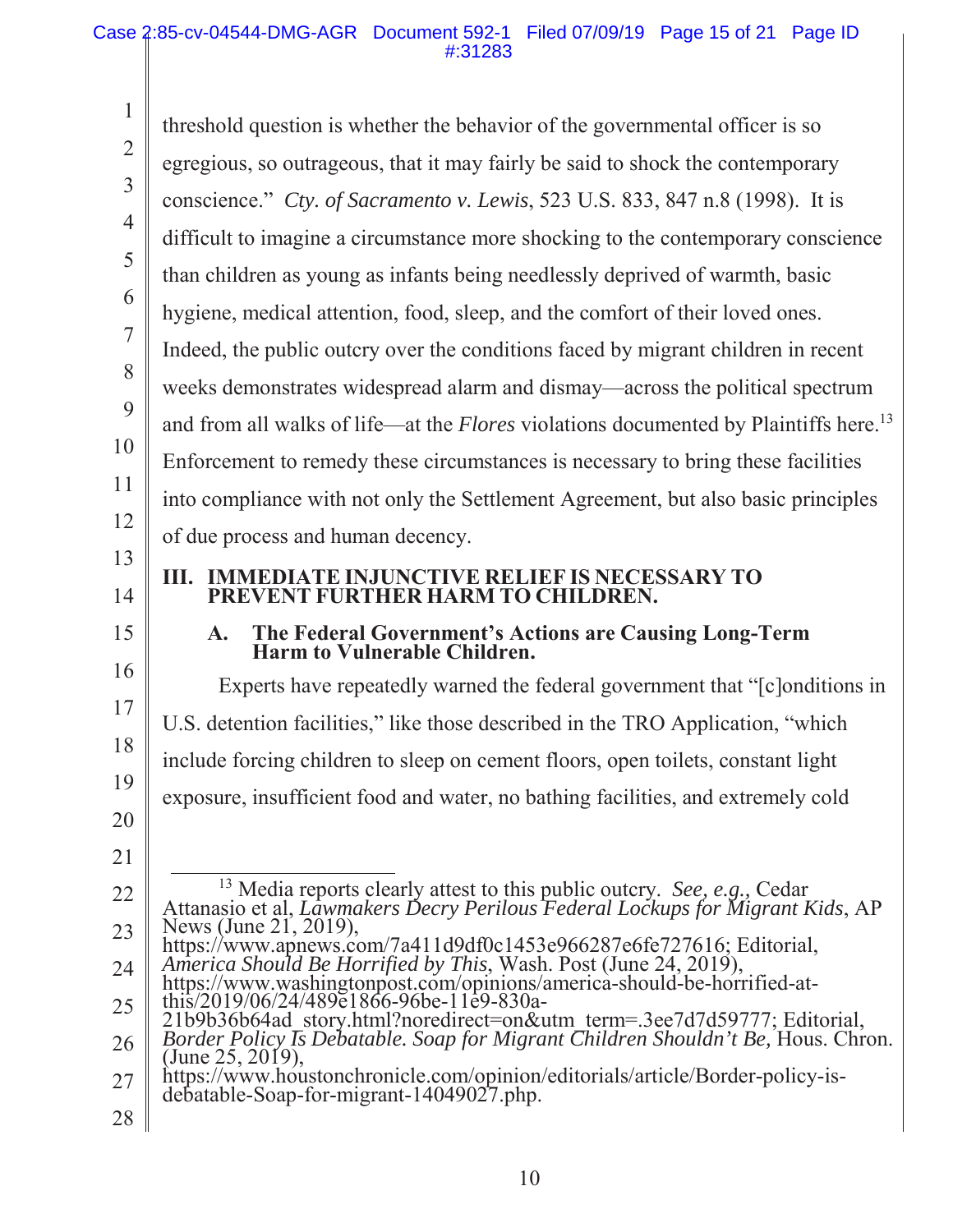#### Case 2:85-cv-04544-DMG-AGR Document 592-1 Filed 07/09/19 Page 16 of 21 Page ID #:31284

| $\mathbf{1}$   | temperatures, are traumatizing for children." <sup>14</sup> In fact, the pediatrician who                                                                                                                                                          |
|----------------|----------------------------------------------------------------------------------------------------------------------------------------------------------------------------------------------------------------------------------------------------|
| $\overline{2}$ | evaluated 39 children at CBP facilities reported that children she examined                                                                                                                                                                        |
| 3              | "showed symptoms of trauma." TRO Application, ECF No. 569-2, Ex. 13 at $\P$ 13.                                                                                                                                                                    |
| $\overline{4}$ | Due to the harm caused to children held in these facilities, the American                                                                                                                                                                          |
| 5              | Academy of Pediatrics issued a Policy Statement on the Detention of Immigrant                                                                                                                                                                      |
| 6              | Children, which states "that detention or the separation of families for purposes of                                                                                                                                                               |
| $\overline{7}$ | immigration enforcement or management are <i>never</i> in the best interest of                                                                                                                                                                     |
| 8              | children." <sup>15</sup> Detention puts children "at risk of exploitation and abuse, denies them                                                                                                                                                   |
| 9              | access to meaningful health care, and harms their ability to play and learn.                                                                                                                                                                       |
| 10             | Detained children experience acute mental trauma that will have long-term health                                                                                                                                                                   |
| 11             | consequences." <sup>16</sup> Furthermore, the TRO Application evidences how the federal                                                                                                                                                            |
| 12             | government's improper separation of children from family members is causing                                                                                                                                                                        |
| 13             | additional harm. TRO Application at 12, ECF. No. 569-2, Ex. 2 at ¶ 3-4; Ex. 3 at                                                                                                                                                                   |
| 14             | $\P$ 3, 5-6; Ex. 8 at $\P$ 5; Ex. 9 at $\P$ 6. "Children are at risk of suffering great                                                                                                                                                            |
| 15             | emotional harm when they are removed from their loved ones." $Ms$ . L. v. ICE, 310                                                                                                                                                                 |
| 16             | F. Supp. 3d 1133, 1147 (S.D. Cal. 2018) (citing expert evidence).                                                                                                                                                                                  |
| 17             | The harm caused by the deplorable and inhumane conditions at CBP                                                                                                                                                                                   |
| 18             | facilities and lack of adequate medical care is evidenced by the multiple child                                                                                                                                                                    |
| 19             | deaths in CBP custody since December 2018. In December 2018, a 7-year-old girl                                                                                                                                                                     |
| 20             | and an 8-year-old boy, both from Guatemala, died in CBP custody in the El Paso                                                                                                                                                                     |
| 21             | Sector. <sup>17</sup> In May 2019, a 16-year-old Guatemalan child died while in CBP custody                                                                                                                                                        |
| 22             | <sup>14</sup> Colleen Kraft, American Association of Pediatrics Statement Opposing the Border Security and Immigration Reform Act, Am. Ass'n. of Pediatrics (June 15,                                                                              |
| 23             | 2018), https://www.aap.org/en-us/about-the-aap/aap-press-                                                                                                                                                                                          |
| 24             | room/Pages/AAPStatementOpposingBorderSecurityandImmigrationReformAct.asp<br>X.                                                                                                                                                                     |
| 25             | <sup>15</sup> Linton, et al., Council on Community Pediatrics, <i>Detention of Immigrant</i><br>Children, 139 Am. Acad. of Pediatrics 1, 6 (2017) (emphasis added),<br>https://pediatrics.aappublications.org/content/pediatrics/139/5/e20170483.f |
| 26             |                                                                                                                                                                                                                                                    |
| 27             | <sup>16</sup> Marion Hart, <i>Why Detaining Children is Harmful</i> , Unicef USA (June 21, 2018), https://www.unicefusa.org/stories/why-detaining-children-harmful/34488.                                                                          |
| 28             | $17$ Chris Boyette, et al., Guatemalan boy died of flu and a bacterial infection                                                                                                                                                                   |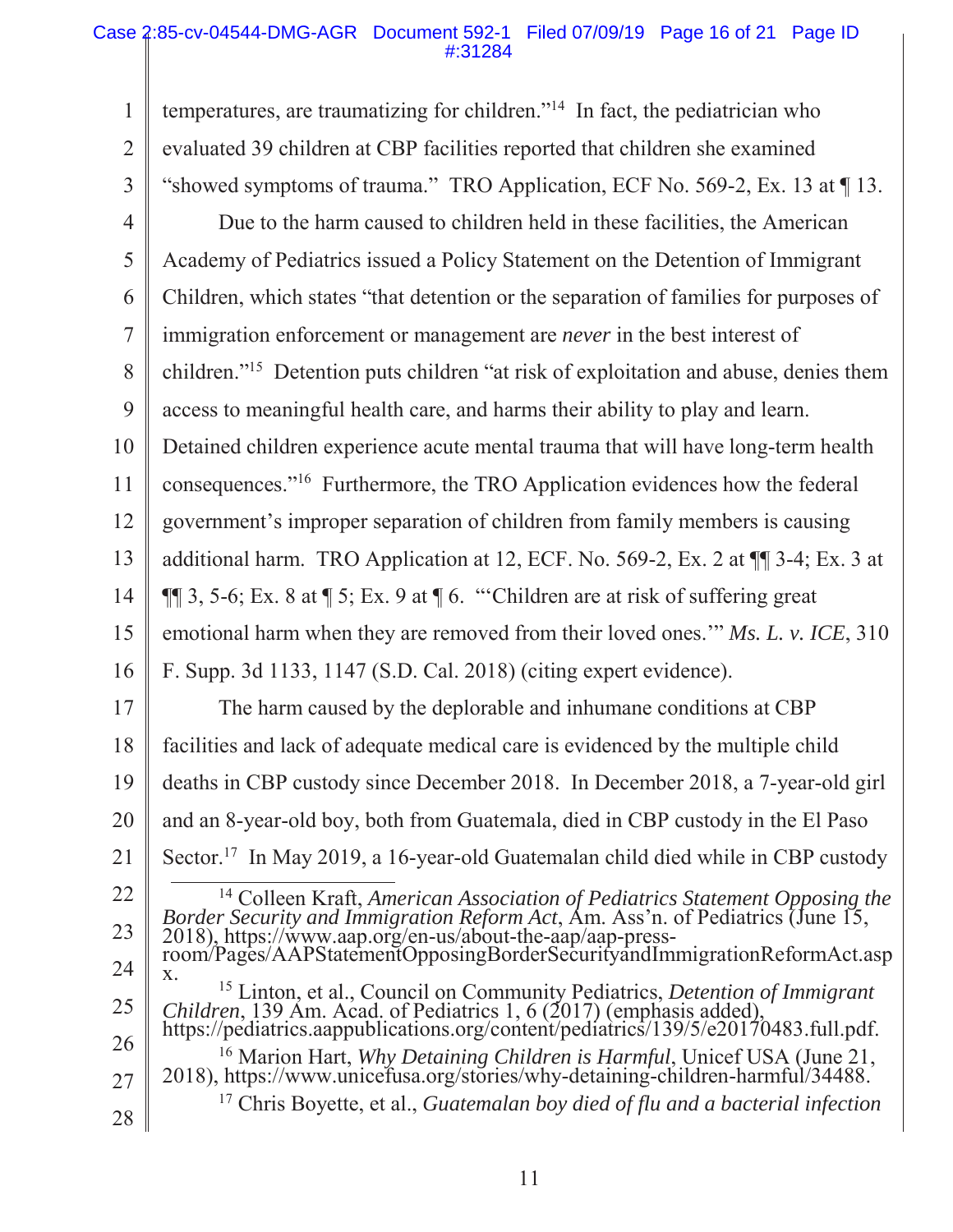1 2 in the Rio Grande Valley Sector.<sup>18</sup> The federal government's failings must be immediately addressed to prevent further harm.

- 3 4 5 6 7 8 9 10 11 12 13 14 15 16 17 18 19 To prevent irreversible harms to children, the federal government is required to release children from custody "without unnecessary delay" and, for children who cannot be immediately released to a family member or other sponsor, to place them in non-secure, state-licensed facilities. Settlement Agreement at ¶¶ 6, 19. The requirement that children be placed in state-licensed facilities ensures that these children will be housed in humane conditions because the states monitor and regulate these facilities. California and other Amici States currently license and oversee children's residential placement facilities that contract with the federal government to house immigrant children. State laws require these facilities to provide safe and sanitary conditions to children. For example, in California residential placements for children must provide "a safe, healthy, and comfortable home where he or she is treated with respect." Cal. Welf. & Inst. Code § 16001.9(a)(1). Children in these facilities "shall […] receive adequate and healthy food, adequate clothing," "medical, dental, vision, and mental health services," plus "[t]oiletries and personal hygiene products," among many other required services. Cal. Welf. & Inst. Code  $\S$  16001.9(a)(3)-(4); Cal. Code Regs. tit. 22, § 84072(d)(6).
- 20 21 22 The protections afforded to children by the Settlement Agreement and due process principles are designed to protect children from the very harms that the federal government is causing. Unless immediately stopped, the federal
- 23

24 while in US custody, autopsy shows, CNN (Apr. 2, 2019),<br>https://www.cnn.com/2019/04/02/us/guatemala-felipe-gomez-alonzo-

- 27 <sup>18</sup> Nomaan Merchant, *5th migrant child dies after detention by US border agents*, Associated Press (May 20, 2019),
- 28 https://www.apnews.com/5a49d65213b54043825acc282830b139.

<sup>25</sup>  autopsy/index.html; Amir Vera, Autopsy determines 7-year-old Guatemalan girl<br>died from sepsis while in US custody, CNN (Mar. 30, 2019),<br>https://www.cnn.com/2019/03/29/us/guatemala-jakelin-caal-maquin-<br>autopsy/index.html. C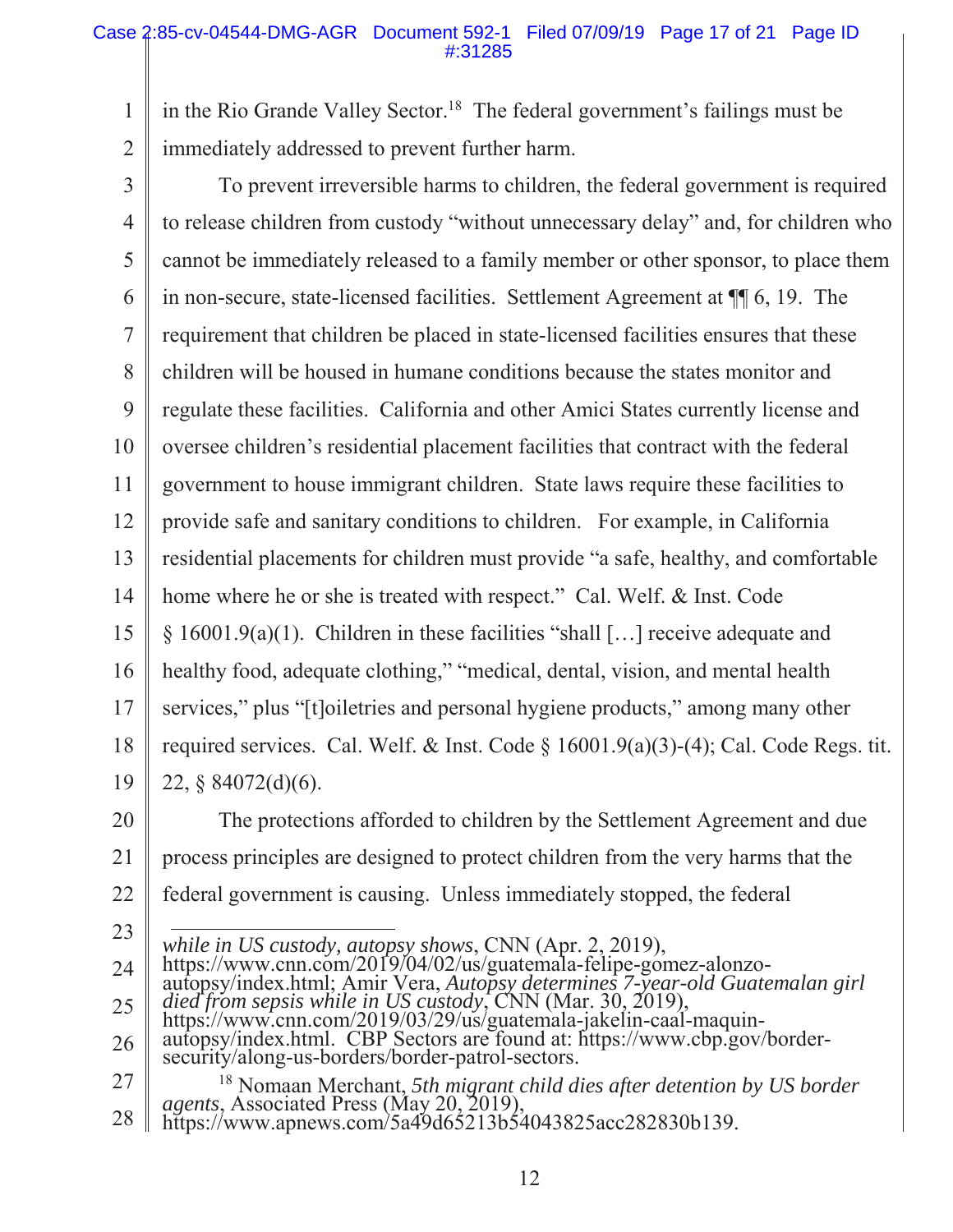government will continue causing long-lasting harm to children held in CBP facilities.

3

4

5

6

7

8

9

10

11

12

13

14

15

16

17

18

19

20

21

22

23

24

1

2

# **B. Amici States Must Address the Harm these Children Experience in Federal Custody Upon Their Release to our Communities.**

Every year, thousands of immigrant children are welcomed into Amici States upon their release from federal immigration custody. Amici States have a strong interest in the well-being of immigrant children held in immigration custody, including CBP facilities, because many of them will eventually join our communities. For example, from October 2018 through May 2019, over 51 percent of all unaccompanied immigrant children, or 23,874 children, released from federal immigration custody were released to adult sponsors residing in Amici States.<sup>19</sup>

Amici States provide education and an array of services, including medical and mental health care services, to foster the development and safeguard the wellbeing of these vulnerable children and their families as they integrate themselves into their new communities. The long-term physical and mental health harms caused by the federal government's actions, as detailed in the TRO Application, will require more extensive services to the children and their families, requiring Amici States to expend additional funds and redirect resources from other critically needed services. Children who have suffered these harms will also require additional supports and services in state-funded school systems. Amici States request the Court's intervention to limit the damage being done by the federal government to children currently in CBP facilities and, going forward, to prevent these kinds of long-lasting harms to children and their families from occurring in the first instance.

<sup>27</sup>  28 <sup>19</sup> See U.S. Dep't of Health & Human Services, Office of Refugee<br>Resettlement, *Unaccompanied Alien Children Released to Sponsors by State* (last<br>visited July 9, 2019), https://www.acf.hhs.gov/orr/resource/unaccompanied-a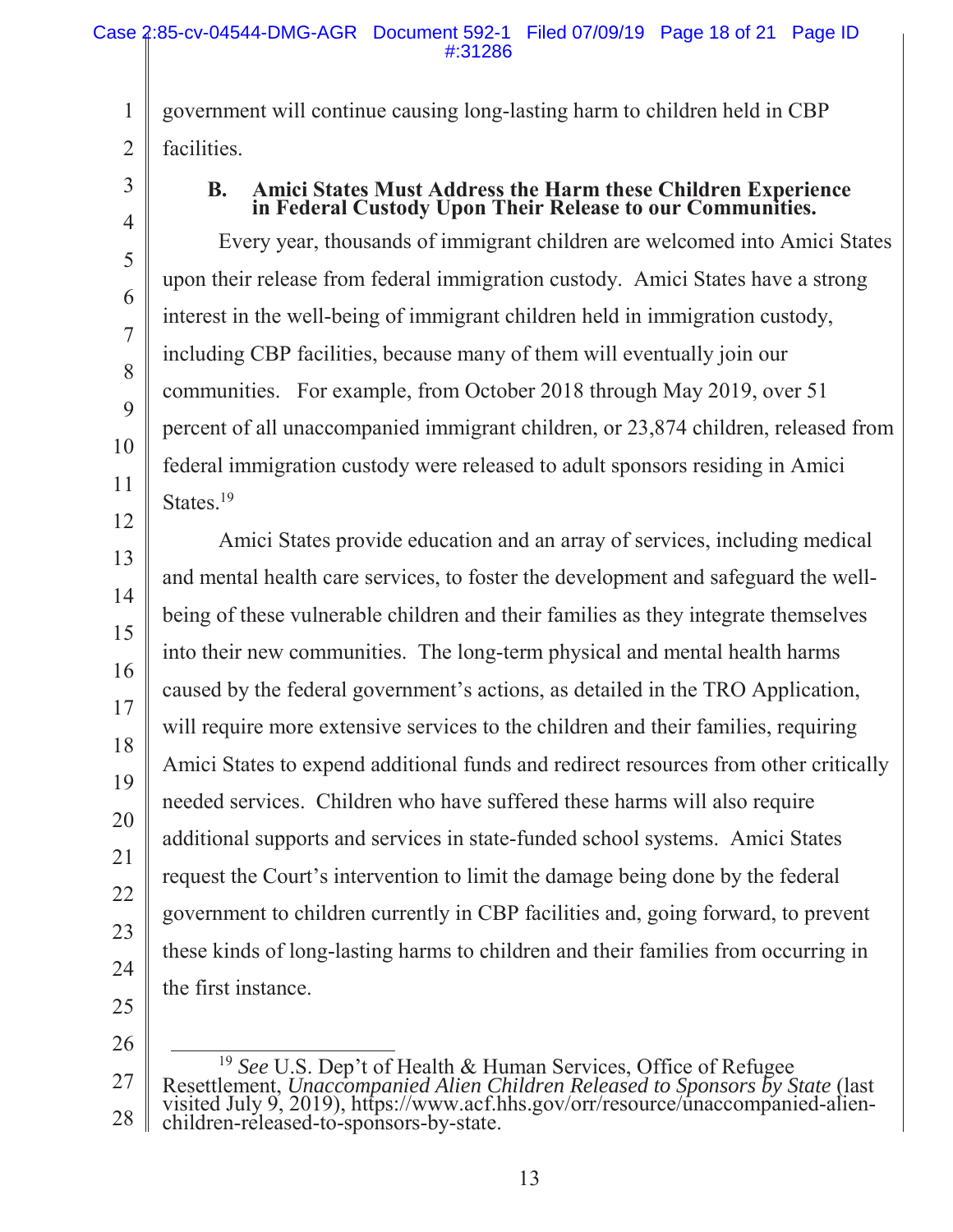|                | Case 2:85-cv-04544-DMG-AGR Document 592-1 Filed 07/09/19 Page 19 of 21 Page ID | #:31287 |                                          |                                                                                      |  |  |  |  |
|----------------|--------------------------------------------------------------------------------|---------|------------------------------------------|--------------------------------------------------------------------------------------|--|--|--|--|
|                |                                                                                |         |                                          |                                                                                      |  |  |  |  |
| $\mathbf{1}$   | <b>CONCLUSION</b>                                                              |         |                                          |                                                                                      |  |  |  |  |
| $\overline{2}$ | For the foregoing reasons, Plaintiffs' ex parte application for temporary      |         |                                          |                                                                                      |  |  |  |  |
| $\overline{3}$ | restraining order should be granted.                                           |         |                                          |                                                                                      |  |  |  |  |
| 4              |                                                                                |         |                                          |                                                                                      |  |  |  |  |
| 5              | Dated: July 9, 2019                                                            |         |                                          | Respectfully submitted,                                                              |  |  |  |  |
| 6              |                                                                                |         | <b>XAVIER BECERRA</b>                    |                                                                                      |  |  |  |  |
| 7              |                                                                                |         |                                          | Attorney General of California<br>SARAH E. BELTON                                    |  |  |  |  |
| 8              |                                                                                |         |                                          | Supervising Deputy Attorney General<br>VILMA PALMA-SOLANA<br>Deputy Attorney General |  |  |  |  |
| 9              |                                                                                |         |                                          |                                                                                      |  |  |  |  |
| 10             |                                                                                |         | /s/ Rebekah A. Fretz<br>Rebekah A. Fretz |                                                                                      |  |  |  |  |
| 11             |                                                                                |         |                                          | Deputy Attorney General<br>Attorneys for Amicus Curiae the State<br>of California    |  |  |  |  |
| 12             |                                                                                |         |                                          |                                                                                      |  |  |  |  |
| 13             |                                                                                |         |                                          | [Counsel listing continues on next page]                                             |  |  |  |  |
| 14             |                                                                                |         |                                          |                                                                                      |  |  |  |  |
| 15             |                                                                                |         |                                          |                                                                                      |  |  |  |  |
| 16             |                                                                                |         |                                          |                                                                                      |  |  |  |  |
| 17             |                                                                                |         |                                          |                                                                                      |  |  |  |  |
| 18             |                                                                                |         |                                          |                                                                                      |  |  |  |  |
| 19             |                                                                                |         |                                          |                                                                                      |  |  |  |  |
| 20             |                                                                                |         |                                          |                                                                                      |  |  |  |  |
| $21\,$         |                                                                                |         |                                          |                                                                                      |  |  |  |  |
| 22             |                                                                                |         |                                          |                                                                                      |  |  |  |  |
| 23             |                                                                                |         |                                          |                                                                                      |  |  |  |  |
| 24             |                                                                                |         |                                          |                                                                                      |  |  |  |  |
| 25             |                                                                                |         |                                          |                                                                                      |  |  |  |  |
| 26             |                                                                                |         |                                          |                                                                                      |  |  |  |  |
| 27             |                                                                                |         |                                          |                                                                                      |  |  |  |  |
| 28             |                                                                                |         |                                          |                                                                                      |  |  |  |  |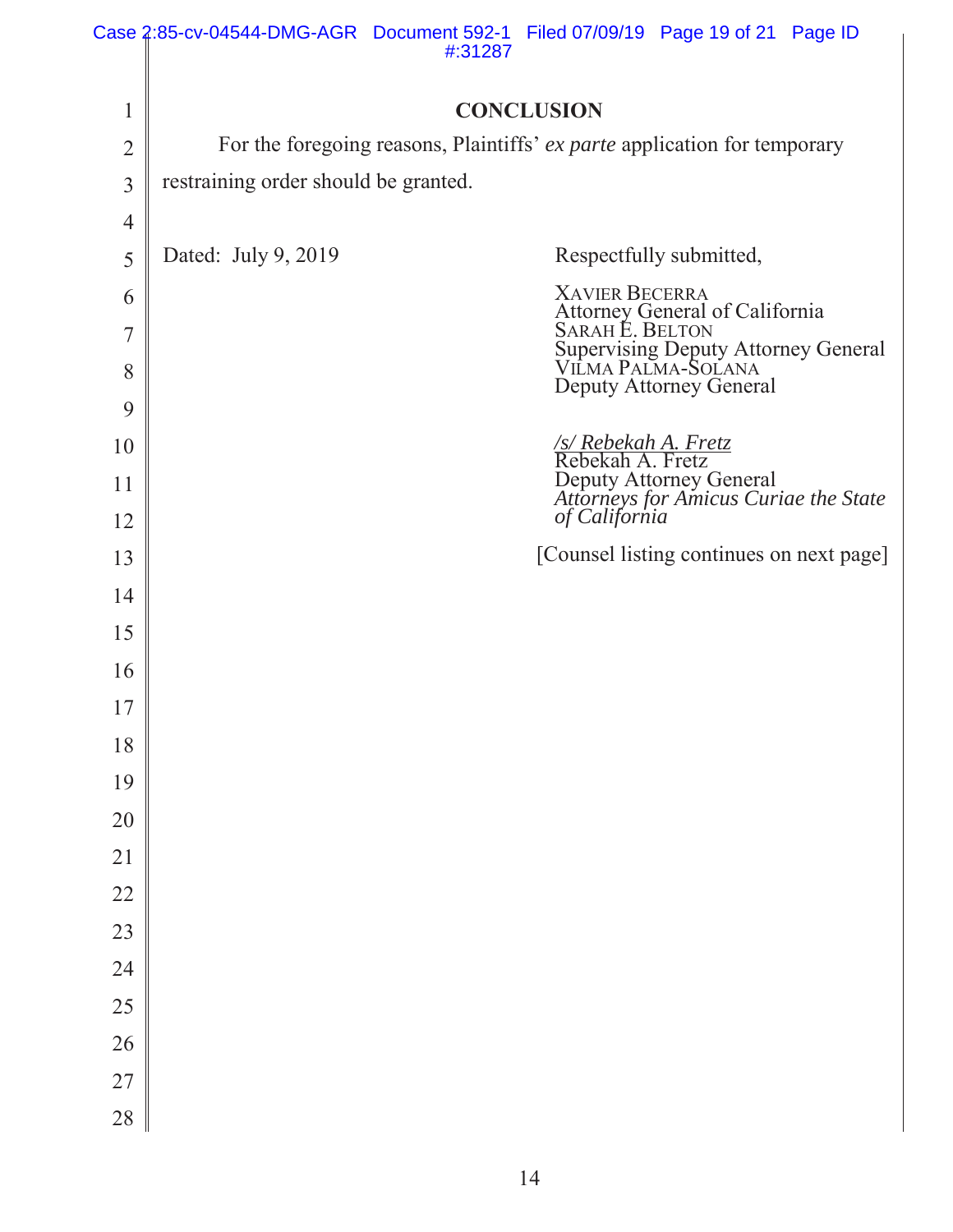|                | Case 2:85-cv-04544-DMG-AGR Document 592-1 Filed 07/09/19 Page 20 of 21 Page ID |                                                 |  |  |
|----------------|--------------------------------------------------------------------------------|-------------------------------------------------|--|--|
|                | #:31288                                                                        |                                                 |  |  |
| $\mathbf{1}$   | <b>MAURA HEALEY</b>                                                            | <b>WILLIAM TONG</b>                             |  |  |
| $\overline{2}$ | <b>Attorney General</b>                                                        | <b>Attorney General</b>                         |  |  |
|                | Commonwealth of Massachusetts                                                  | <b>State of Connecticut</b>                     |  |  |
| $\overline{3}$ | One Ashburton Place                                                            | 55 Elm Street                                   |  |  |
| $\overline{4}$ | Boston, MA 02108                                                               | Hartford, CT 06106                              |  |  |
| 5              | <b>KATHLEEN JENNINGS</b>                                                       | <b>KARL A. RACINE</b>                           |  |  |
| 6              | <b>Attorney General</b>                                                        | <b>Attorney General</b>                         |  |  |
| $\overline{7}$ | <b>State of Delaware</b>                                                       | District of Columbia                            |  |  |
|                | 820 North French Street                                                        | 441 4th Street, N.W.                            |  |  |
| 8              | Wilmington, DE 19801                                                           | Washington, D.C. 20001                          |  |  |
| 9              | <b>CLARE E. CONNORS</b>                                                        | <b>KWAME RAOUL</b>                              |  |  |
| 10             | <b>Attorney General</b>                                                        | <b>Attorney General</b>                         |  |  |
| 11             | State of Hawaii                                                                | State of Illinois                               |  |  |
|                | 425 Queen Street                                                               | 100 W. Randolph Street, 12th Fl.                |  |  |
| 12             | Honolulu, HI 96813                                                             | Chicago, IL 60601                               |  |  |
| 13             | <b>BRIAN E. FROSH</b>                                                          | <b>DANA NESSEL</b>                              |  |  |
| 14             | <b>Attorney General</b>                                                        | <b>Attorney General</b>                         |  |  |
| 15             | State of Maryland                                                              | <b>State of Michigan</b>                        |  |  |
|                | 200 Saint Paul Place                                                           | P.O. Box 30212                                  |  |  |
| 16             | Baltimore, MD 21202                                                            | Lansing, MI 48909                               |  |  |
| 17             | <b>KEITH ELLISON</b>                                                           | <b>GURBIR S. GREWAL</b>                         |  |  |
| 18             | <b>Attorney General</b>                                                        | <b>Attorney General</b>                         |  |  |
| 19             | State of Minnesota<br>102 State Capitol                                        | <b>State of New Jersey</b>                      |  |  |
|                | 75 Rev. Dr. Martin Luther King Jr. Blvd.                                       | 25 Market Street                                |  |  |
| 20             | St. Paul, MN 55155                                                             | Trenton, NJ 08625                               |  |  |
| 21             |                                                                                |                                                 |  |  |
| 22             | <b>HECTOR BALDERAS</b><br><b>Attorney General</b>                              | <b>LETITIA JAMES</b><br><b>Attorney General</b> |  |  |
| 23             | <b>State of New Mexico</b>                                                     | State of New York                               |  |  |
| 24             | 408 Galisteo Street                                                            | 28 Liberty Street                               |  |  |
| 25             | Santa Fe, NM 87501                                                             | New York, NY 10005                              |  |  |
| 26             |                                                                                |                                                 |  |  |
| 27             |                                                                                |                                                 |  |  |
| 28             |                                                                                |                                                 |  |  |